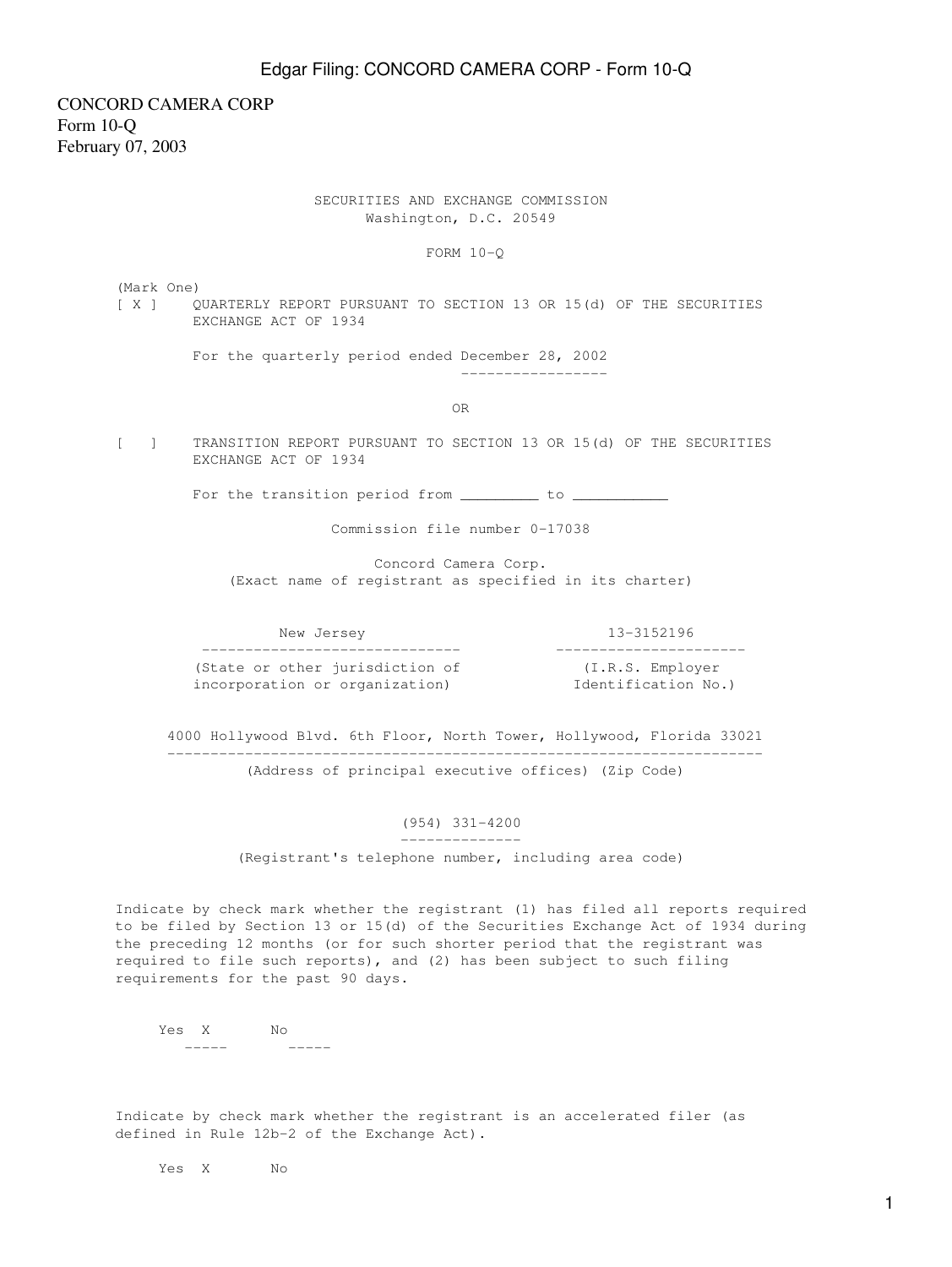Indicate the number of shares outstanding of each of the issuer's classes of common stock, as of the latest practicable date.

Common Stock, no par value - 27,914,832 shares as of January 28, 2003

#### Index

Concord Camera Corp. and Subsidiaries

Part I. Financial Information

Item 1. Financial Statements (Unaudited)

----- -----

Condensed consolidated balance sheets as of December 28, 2002 and June 29, 20

 Condensed consolidated statements of operations for the quarter and six months ended December 28, 2002 and December  $29,2001$ .........

 Condensed consolidated statements of cash flows for the six months ended December 28, 2002 and December 29, 2001..........................

Notes to condensed consolidated financial statements..........................

Item 2. Management's Discussion and Analysis of Financial Condition and Results of Operations..........................................................................................11

Item 3. Quantitative and Qualitative Disclosures About Market Risk.........................

Item 4. Controls and Procedures............................................................................................19 Part II. Other Information Item 1. Legal Proceedings..................................................................................................20 Item 6. Exhibits and Reports on Form 8-K...................................................................................20

2

PART I. FINANCIAL INFORMATION Item 1. FINANCIAL STATEMENTS (Unaudited)

Concord Camera Corp. and Subsidiaries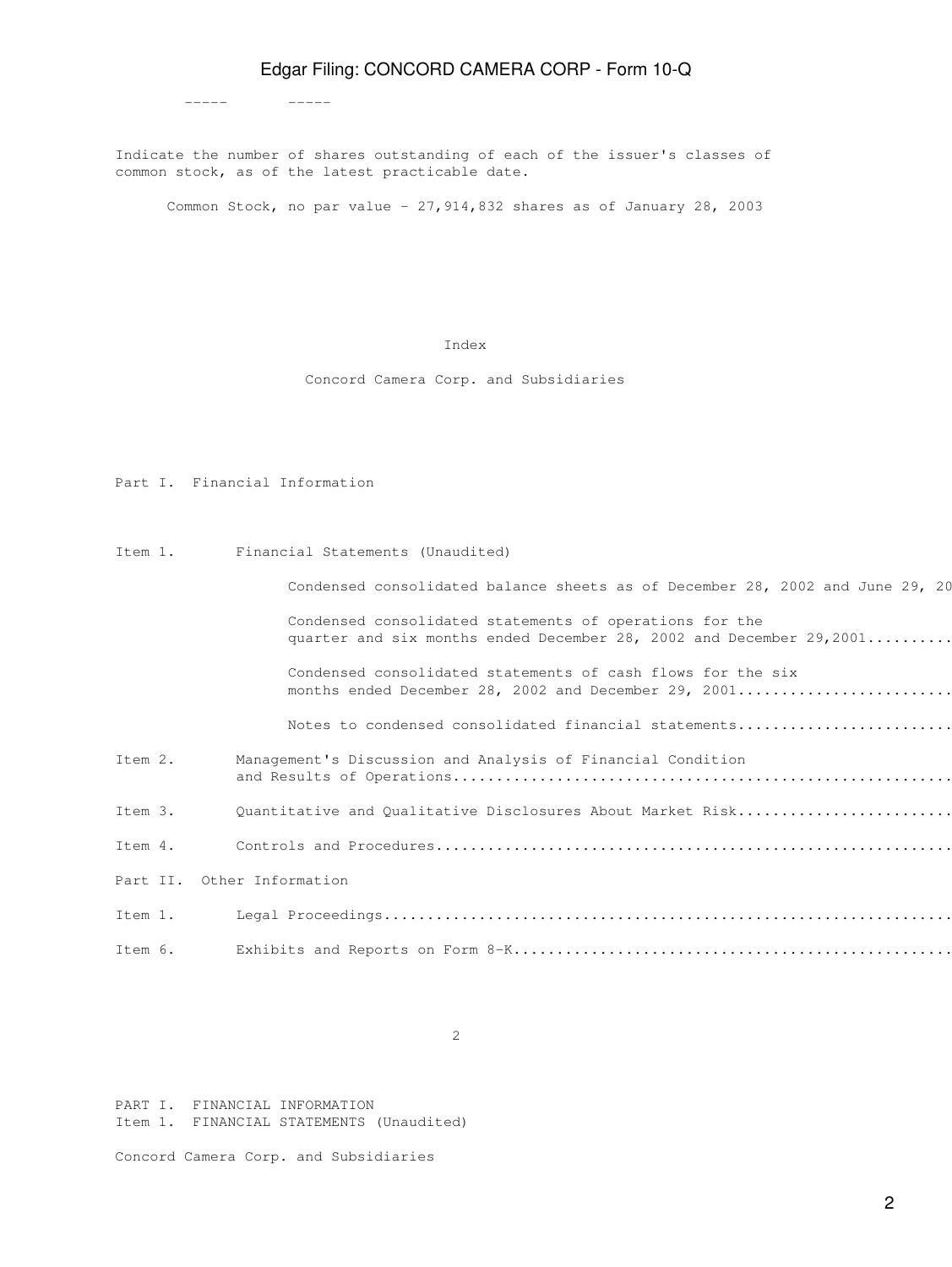Condensed Consolidated Balance Sheets (in thousands)

|                                                                | December 28, 2002<br>_____________________                                                                                                                                                                                                                                                                                                                |  |  |
|----------------------------------------------------------------|-----------------------------------------------------------------------------------------------------------------------------------------------------------------------------------------------------------------------------------------------------------------------------------------------------------------------------------------------------------|--|--|
| Assets<br>-------                                              | (Unaudited)                                                                                                                                                                                                                                                                                                                                               |  |  |
| Current Assets:                                                |                                                                                                                                                                                                                                                                                                                                                           |  |  |
| Cash and cash equivalents                                      |                                                                                                                                                                                                                                                                                                                                                           |  |  |
| Accounts receivable, net                                       |                                                                                                                                                                                                                                                                                                                                                           |  |  |
| Inventories                                                    |                                                                                                                                                                                                                                                                                                                                                           |  |  |
| Prepaid expenses and other current assets                      | 4,422                                                                                                                                                                                                                                                                                                                                                     |  |  |
|                                                                | \$83,028<br>29,339<br>34,340<br>---------<br>151,129<br>20,732<br>3,721<br>24,580<br>----------<br>\$200,162<br>=========<br>\$18,301<br>15,371<br>2,220<br>---------<br>35,892<br>$---$<br>10,943<br>_________<br>46,835<br>$-$<br>141,089<br>4,507<br>(275)<br>12,143<br>$--$<br>---------<br>157,464<br>(4, 137)<br>----------<br>153,327<br>--------- |  |  |
| Total current assets                                           |                                                                                                                                                                                                                                                                                                                                                           |  |  |
| Property, plant and equipment, net                             |                                                                                                                                                                                                                                                                                                                                                           |  |  |
| Goodwill, net                                                  |                                                                                                                                                                                                                                                                                                                                                           |  |  |
| Other assets                                                   |                                                                                                                                                                                                                                                                                                                                                           |  |  |
| Total assets                                                   |                                                                                                                                                                                                                                                                                                                                                           |  |  |
| Liabilities and Stockholders' Equity                           |                                                                                                                                                                                                                                                                                                                                                           |  |  |
| Current Liabilities:                                           |                                                                                                                                                                                                                                                                                                                                                           |  |  |
| Accounts payable                                               |                                                                                                                                                                                                                                                                                                                                                           |  |  |
| Accrued expenses                                               |                                                                                                                                                                                                                                                                                                                                                           |  |  |
| Other current liabilities                                      |                                                                                                                                                                                                                                                                                                                                                           |  |  |
| Total current liabilities                                      |                                                                                                                                                                                                                                                                                                                                                           |  |  |
| Senior notes                                                   |                                                                                                                                                                                                                                                                                                                                                           |  |  |
| Other long-term liabilities                                    |                                                                                                                                                                                                                                                                                                                                                           |  |  |
| Total liabilities                                              |                                                                                                                                                                                                                                                                                                                                                           |  |  |
| Commitments and contingencies                                  |                                                                                                                                                                                                                                                                                                                                                           |  |  |
| Stockholders' equity:                                          |                                                                                                                                                                                                                                                                                                                                                           |  |  |
| Blank check preferred stock, no par value                      |                                                                                                                                                                                                                                                                                                                                                           |  |  |
| 1,000 shares authorized, none issued                           |                                                                                                                                                                                                                                                                                                                                                           |  |  |
| Common stock, no par value, 100,000 shares                     |                                                                                                                                                                                                                                                                                                                                                           |  |  |
| authorized; 29,457 and 29,029 shares issued                    |                                                                                                                                                                                                                                                                                                                                                           |  |  |
| as of December 28, 2002 and June 29, 2002, respectively        |                                                                                                                                                                                                                                                                                                                                                           |  |  |
| Paid-in capital                                                |                                                                                                                                                                                                                                                                                                                                                           |  |  |
| Deferred stock-based compensation                              |                                                                                                                                                                                                                                                                                                                                                           |  |  |
| Retained earnings                                              |                                                                                                                                                                                                                                                                                                                                                           |  |  |
|                                                                |                                                                                                                                                                                                                                                                                                                                                           |  |  |
| Notes receivable arising from common stock purchase agreements |                                                                                                                                                                                                                                                                                                                                                           |  |  |
|                                                                |                                                                                                                                                                                                                                                                                                                                                           |  |  |
| Less: treasury stock, at cost, 1,543 shares                    |                                                                                                                                                                                                                                                                                                                                                           |  |  |
| Total stockholders' equity                                     |                                                                                                                                                                                                                                                                                                                                                           |  |  |
| Total liabilities and stockholders' equity                     | \$200,162                                                                                                                                                                                                                                                                                                                                                 |  |  |
|                                                                | $=$ = = = = = = = =                                                                                                                                                                                                                                                                                                                                       |  |  |

See accompanying notes.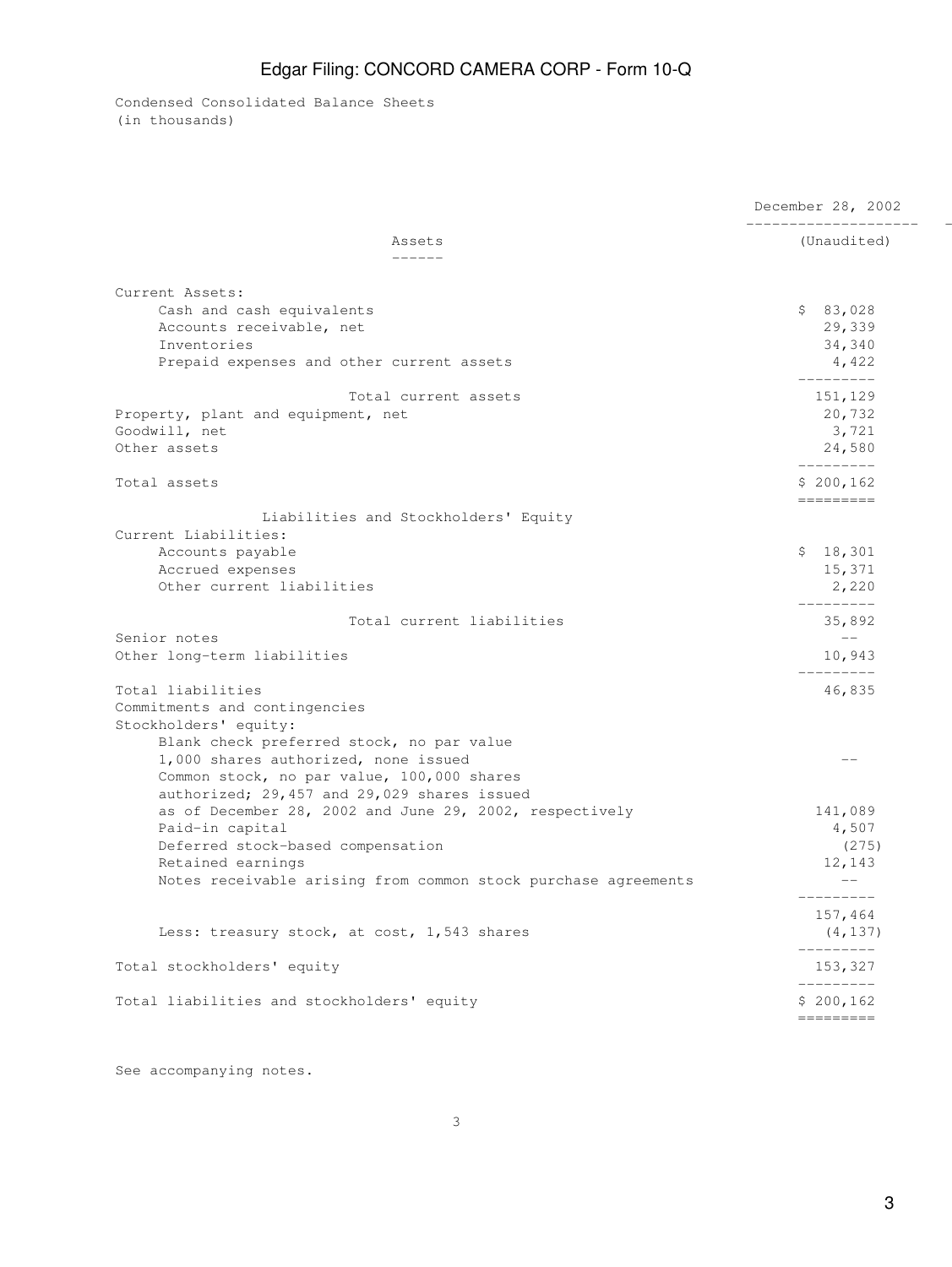Concord Camera Corp. and Subsidiaries Condensed Consolidated Statements of Operations (Unaudited) (in thousands, except per share data)

|                                               |                         | For the quarter ended                                                                                                                                                                                                                                                                                                                                                                                                                                                                                                                                                | For the six<br>-----------------                                                                                                                                                                                                                                                                                                                                                                                                                                                                                                                                     |  |
|-----------------------------------------------|-------------------------|----------------------------------------------------------------------------------------------------------------------------------------------------------------------------------------------------------------------------------------------------------------------------------------------------------------------------------------------------------------------------------------------------------------------------------------------------------------------------------------------------------------------------------------------------------------------|----------------------------------------------------------------------------------------------------------------------------------------------------------------------------------------------------------------------------------------------------------------------------------------------------------------------------------------------------------------------------------------------------------------------------------------------------------------------------------------------------------------------------------------------------------------------|--|
|                                               | 2002<br>--------------- | December 28, December 29,<br>2001<br>---------------                                                                                                                                                                                                                                                                                                                                                                                                                                                                                                                 | December 28,<br>2002<br>_______________                                                                                                                                                                                                                                                                                                                                                                                                                                                                                                                              |  |
| Net sales<br>Cost of products sold            | \$61,840<br>52,372      | \$39,266<br>31,938                                                                                                                                                                                                                                                                                                                                                                                                                                                                                                                                                   | \$92,022<br>74,832                                                                                                                                                                                                                                                                                                                                                                                                                                                                                                                                                   |  |
| Gross profit                                  | ---------<br>9,468      | ---------<br>7,328                                                                                                                                                                                                                                                                                                                                                                                                                                                                                                                                                   | $---------$<br>17,190                                                                                                                                                                                                                                                                                                                                                                                                                                                                                                                                                |  |
| Selling expenses                              | 2,191                   | 1,499                                                                                                                                                                                                                                                                                                                                                                                                                                                                                                                                                                | 4,010                                                                                                                                                                                                                                                                                                                                                                                                                                                                                                                                                                |  |
| General and<br>administrative expenses        | 5,270                   | 6,717                                                                                                                                                                                                                                                                                                                                                                                                                                                                                                                                                                | 9,547                                                                                                                                                                                                                                                                                                                                                                                                                                                                                                                                                                |  |
| Variable stock-based<br>compensation expenses | $--$                    | 1,656                                                                                                                                                                                                                                                                                                                                                                                                                                                                                                                                                                | $\qquad \qquad -$                                                                                                                                                                                                                                                                                                                                                                                                                                                                                                                                                    |  |
| Interest expense                              | 146                     | 634                                                                                                                                                                                                                                                                                                                                                                                                                                                                                                                                                                  | 824                                                                                                                                                                                                                                                                                                                                                                                                                                                                                                                                                                  |  |
| Other (income), net                           | (684)                   | (1, 764)                                                                                                                                                                                                                                                                                                                                                                                                                                                                                                                                                             | (966)                                                                                                                                                                                                                                                                                                                                                                                                                                                                                                                                                                |  |
| Income (loss) before<br>income taxes          | --------<br>2,545       | $- - - - - - - -$<br>(1, 414)                                                                                                                                                                                                                                                                                                                                                                                                                                                                                                                                        | ---------<br>3,775                                                                                                                                                                                                                                                                                                                                                                                                                                                                                                                                                   |  |
| Provision (benefit) for<br>income taxes       | 460<br>--------         | 141<br>--------                                                                                                                                                                                                                                                                                                                                                                                                                                                                                                                                                      | 299<br>$- - - - - - - -$                                                                                                                                                                                                                                                                                                                                                                                                                                                                                                                                             |  |
| Net income (loss)                             | \$2,085                 | \$(1, 555)<br>$\qquad \qquad \displaystyle =\qquad \qquad \qquad \qquad \displaystyle =\qquad \qquad$                                                                                                                                                                                                                                                                                                                                                                                                                                                                | \$3,476                                                                                                                                                                                                                                                                                                                                                                                                                                                                                                                                                              |  |
| Basic earnings (loss)<br>per common share     | 0.07<br>S.              | \$ (0.06)                                                                                                                                                                                                                                                                                                                                                                                                                                                                                                                                                            | 0.12<br>S                                                                                                                                                                                                                                                                                                                                                                                                                                                                                                                                                            |  |
| Diluted earnings (loss)<br>per common share   | \$<br>0.07              | \$ (0.06)<br>--------                                                                                                                                                                                                                                                                                                                                                                                                                                                                                                                                                | 0.12<br>\$.                                                                                                                                                                                                                                                                                                                                                                                                                                                                                                                                                          |  |
| Weighted average                              |                         |                                                                                                                                                                                                                                                                                                                                                                                                                                                                                                                                                                      |                                                                                                                                                                                                                                                                                                                                                                                                                                                                                                                                                                      |  |
| common shares<br>outstanding - basic          | 27,910                  | 27,421                                                                                                                                                                                                                                                                                                                                                                                                                                                                                                                                                               | 27,830                                                                                                                                                                                                                                                                                                                                                                                                                                                                                                                                                               |  |
| Dilutive effect of<br>common stock options    | 1,630<br>________       | $- -$<br>--------                                                                                                                                                                                                                                                                                                                                                                                                                                                                                                                                                    | 1,593<br>________                                                                                                                                                                                                                                                                                                                                                                                                                                                                                                                                                    |  |
| Weighted average<br>common shares             |                         |                                                                                                                                                                                                                                                                                                                                                                                                                                                                                                                                                                      |                                                                                                                                                                                                                                                                                                                                                                                                                                                                                                                                                                      |  |
| outstanding - diluted                         | 29,540<br>--------      | 27,421<br>$\begin{tabular}{ll} \multicolumn{3}{l}{{\color{red}\boldsymbol{=}}} & \multicolumn{3}{l}{\color{blue}\boldsymbol{=}} & \multicolumn{3}{l}{\color{blue}\boldsymbol{=}} & \multicolumn{3}{l}{\color{blue}\boldsymbol{=}} & \multicolumn{3}{l}{\color{blue}\boldsymbol{=}} & \multicolumn{3}{l}{\color{blue}\boldsymbol{=}} & \multicolumn{3}{l}{\color{blue}\boldsymbol{=}} & \multicolumn{3}{l}{\color{blue}\boldsymbol{=}} & \multicolumn{3}{l}{\color{blue}\boldsymbol{=}} & \multicolumn{3}{l}{\color{blue}\boldsymbol{=}} & \multicolumn{3}{l}{\color$ | 29,423<br>$\begin{tabular}{ll} \multicolumn{3}{l}{{\color{red}\boldsymbol{=}}} & \multicolumn{3}{l}{\color{blue}\boldsymbol{=}} & \multicolumn{3}{l}{\color{blue}\boldsymbol{=}} & \multicolumn{3}{l}{\color{blue}\boldsymbol{=}} & \multicolumn{3}{l}{\color{blue}\boldsymbol{=}} & \multicolumn{3}{l}{\color{blue}\boldsymbol{=}} & \multicolumn{3}{l}{\color{blue}\boldsymbol{=}} & \multicolumn{3}{l}{\color{blue}\boldsymbol{=}} & \multicolumn{3}{l}{\color{blue}\boldsymbol{=}} & \multicolumn{3}{l}{\color{blue}\boldsymbol{=}} & \multicolumn{3}{l}{\color$ |  |

See accompanying notes.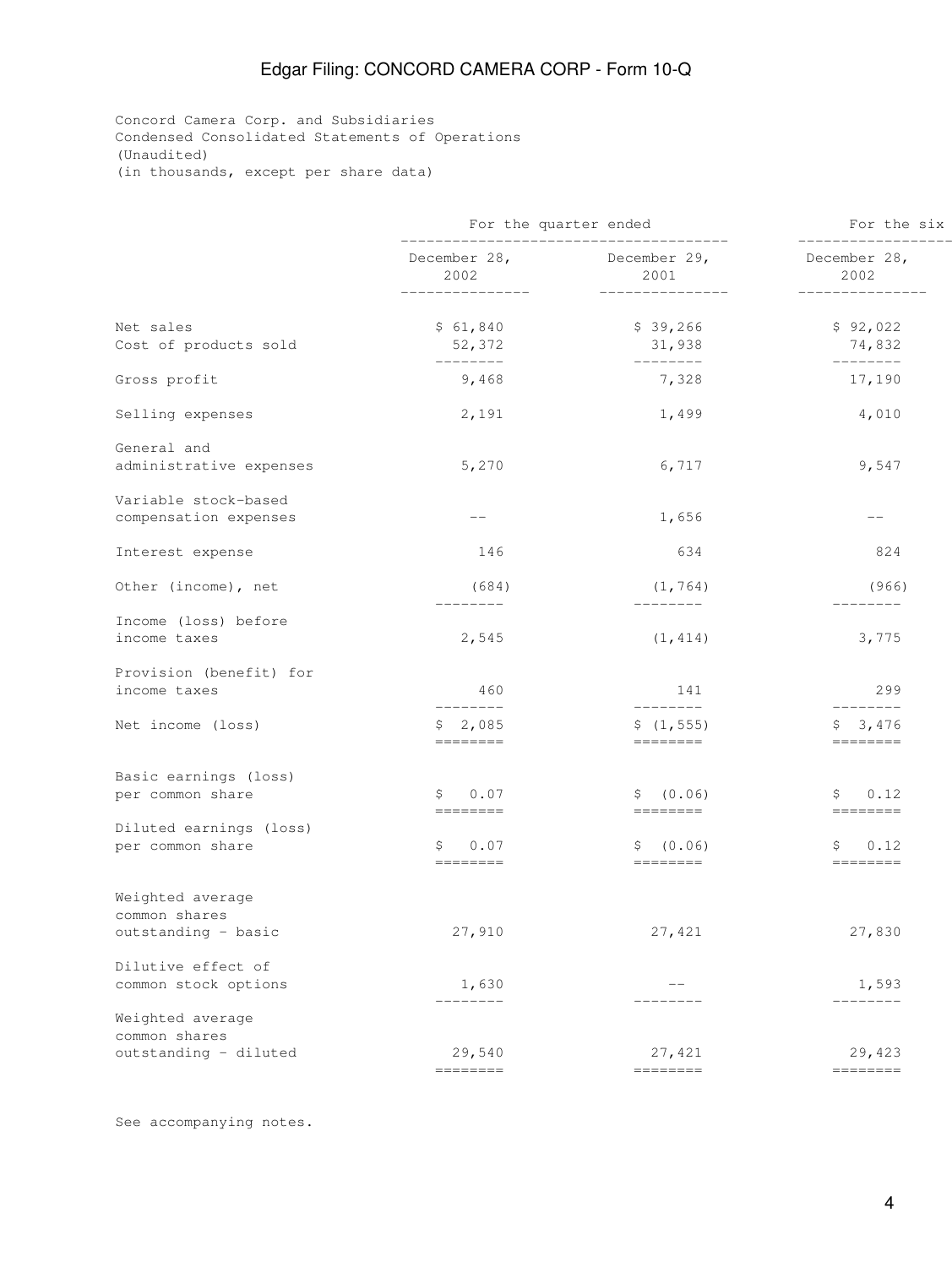4

Concord Camera Corp. and Subsidiaries Condensed Consolidated Statements of Cash Flows (Unaudited)

| (in thousands)                                                                                                                                  | For the six m                                                       |  |  |
|-------------------------------------------------------------------------------------------------------------------------------------------------|---------------------------------------------------------------------|--|--|
|                                                                                                                                                 | ----------------------<br>December 28, 2002<br>-------------------- |  |  |
| Cash flows from operating activities:                                                                                                           |                                                                     |  |  |
| Net income (loss)<br>Adjustments to reconcile net income (loss) to net cash<br>(used in) provided by operating activities:                      | \$<br>3,476                                                         |  |  |
| Depreciation and amortization                                                                                                                   | 3,100                                                               |  |  |
| Write-off of deferred finance costs                                                                                                             | 303                                                                 |  |  |
| Non cash compensation expense                                                                                                                   | $- -$                                                               |  |  |
| Provision for inventory                                                                                                                         | $ -$                                                                |  |  |
| Provision for doubtful accounts                                                                                                                 | --                                                                  |  |  |
| Changes in operating assets and liabilities:                                                                                                    |                                                                     |  |  |
| Accounts receivable                                                                                                                             | (6, 355)                                                            |  |  |
| Inventories                                                                                                                                     | (11, 855)                                                           |  |  |
| Prepaid expenses and other current assets                                                                                                       | 773                                                                 |  |  |
| Other assets                                                                                                                                    | (4, 255)                                                            |  |  |
| Accounts payable                                                                                                                                | 5,799                                                               |  |  |
| Accrued expenses                                                                                                                                | 3,358                                                               |  |  |
| Other current liabilities                                                                                                                       | 586                                                                 |  |  |
| Other liabilities                                                                                                                               | 1,106<br>_________                                                  |  |  |
| Net cash (used in) provided by operating activities                                                                                             | (3, 964)<br>$- - - - - - - - -$                                     |  |  |
| Cash flows from investing activities:<br>Purchases of property, plant and equipment<br>Proceeds from maturities of held-to-maturity investments | (2, 484)                                                            |  |  |
| Net cash (used in) provided by investing activities                                                                                             | ------<br>(2, 484)<br>---------                                     |  |  |
| Cash flows from financing activities:                                                                                                           |                                                                     |  |  |
| Net borrowings on short term debt                                                                                                               | $- -$                                                               |  |  |
| Principal repayment of senior notes                                                                                                             | (14, 934)                                                           |  |  |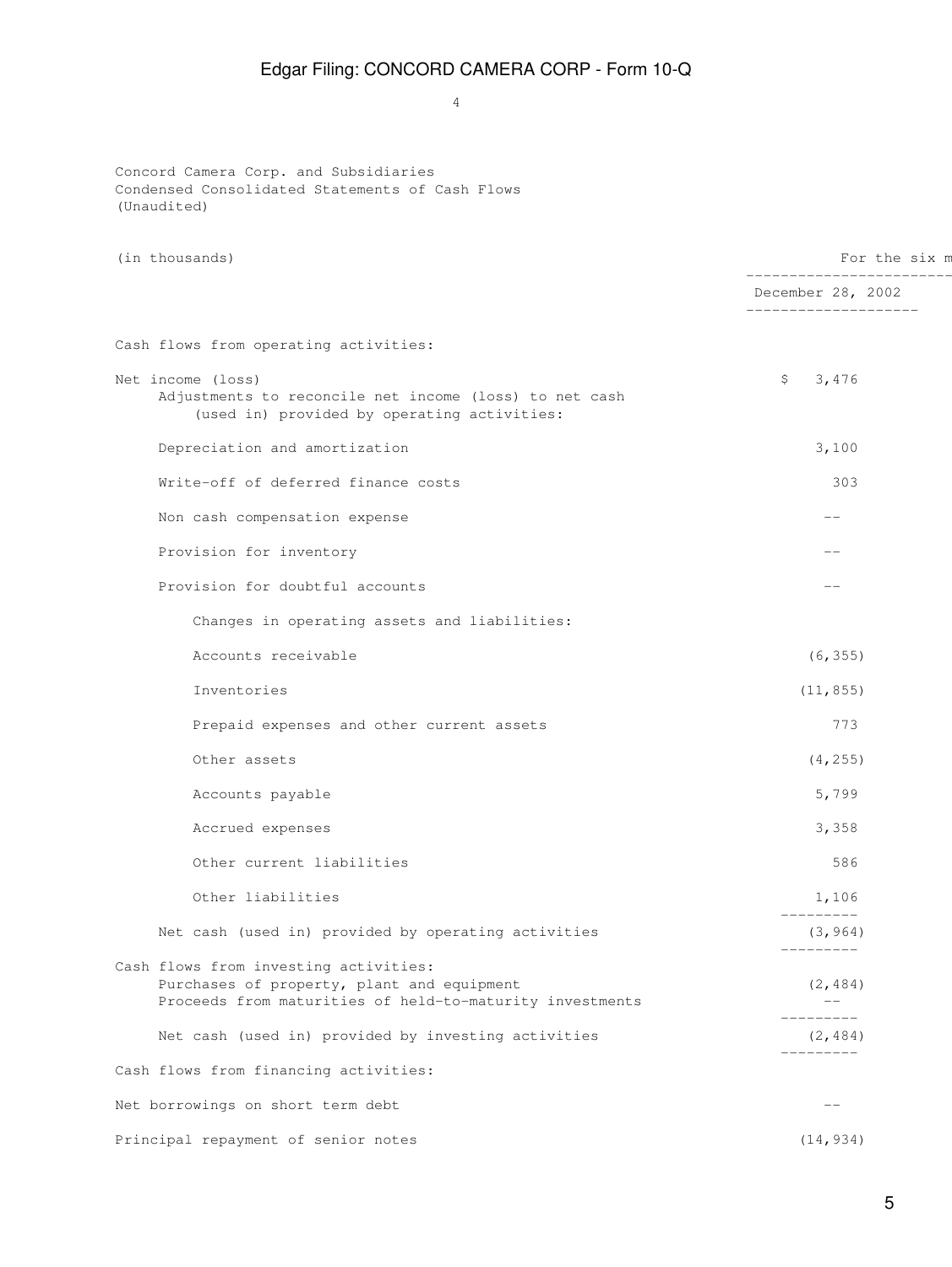| Net principal repayments under capital lease obligations |           |
|----------------------------------------------------------|-----------|
| Net proceeds from issuance of common stock               | 542       |
| Net cash (used in) provided by financing activities      | (14, 392) |
| Net (decrease) increase in cash and cash equivalents     | (20, 840) |
| Cash and cash equivalents at beginning of period         | 103,868   |
| Cash and cash equivalents at end of period               | \$83,028  |

See accompanying notes

 $5<sub>5</sub>$ 

### CONCORD CAMERA CORP. AND SUBSIDIARIES

### NOTES TO CONDENSED CONSOLIDATED FINANCIAL STATEMENTS

 December 28, 2002 (Unaudited)

Note 1- Basis of Presentation:

#### General

The accompanying unaudited condensed consolidated financial statements have been prepared in accordance with accounting principles generally accepted in the United States for interim financial information and with the instructions to Form 10-Q and Rule 10-01 of Regulation S-X. Accordingly, they do not include all of the information and footnotes required by accounting principles generally accepted in the United States for complete financial statements. In the opinion of management, all adjustments (consisting of normal recurring accruals) considered necessary for a fair presentation have been included. Operating results for the three-month period ended December 28, 2002 ("Second Quarter Fiscal 2003") are not necessarily indicative of the results that may be expected for the fiscal year ending June 28, 2003 ("Fiscal 2003"). The balance sheet at June 29, 2002 has been derived from the audited financial statements at that date, but does not include all of the information and footnotes required by accounting principles generally accepted in the United States for complete financial statements. Concord Camera Corp. and subsidiaries (the "Company") manage their business on the basis of one reportable segment. For further information, refer to the consolidated financial statements and footnotes thereto included in the Company's Annual Report on Form 10-K for the fiscal year ended June 29, 2002 ("Fiscal 2002").

### Foreign Currency Transactions

The Company operates on a worldwide basis and its results may be adversely or positively affected by fluctuations of various foreign currencies against the U.S. Dollar, specifically, the Canadian Dollar, European Euro, British Pound Sterling, People's Republic of China Renminbi, Hong Kong Dollar and Japanese Yen. Each of the Company's foreign subsidiaries purchases the majority of its finished goods inventories in U.S. Dollars and the majority of the Company's net sales are in U.S. Dollars. Accordingly, the U.S. Dollar is the functional currency. Certain net sales to customers and purchases of certain components and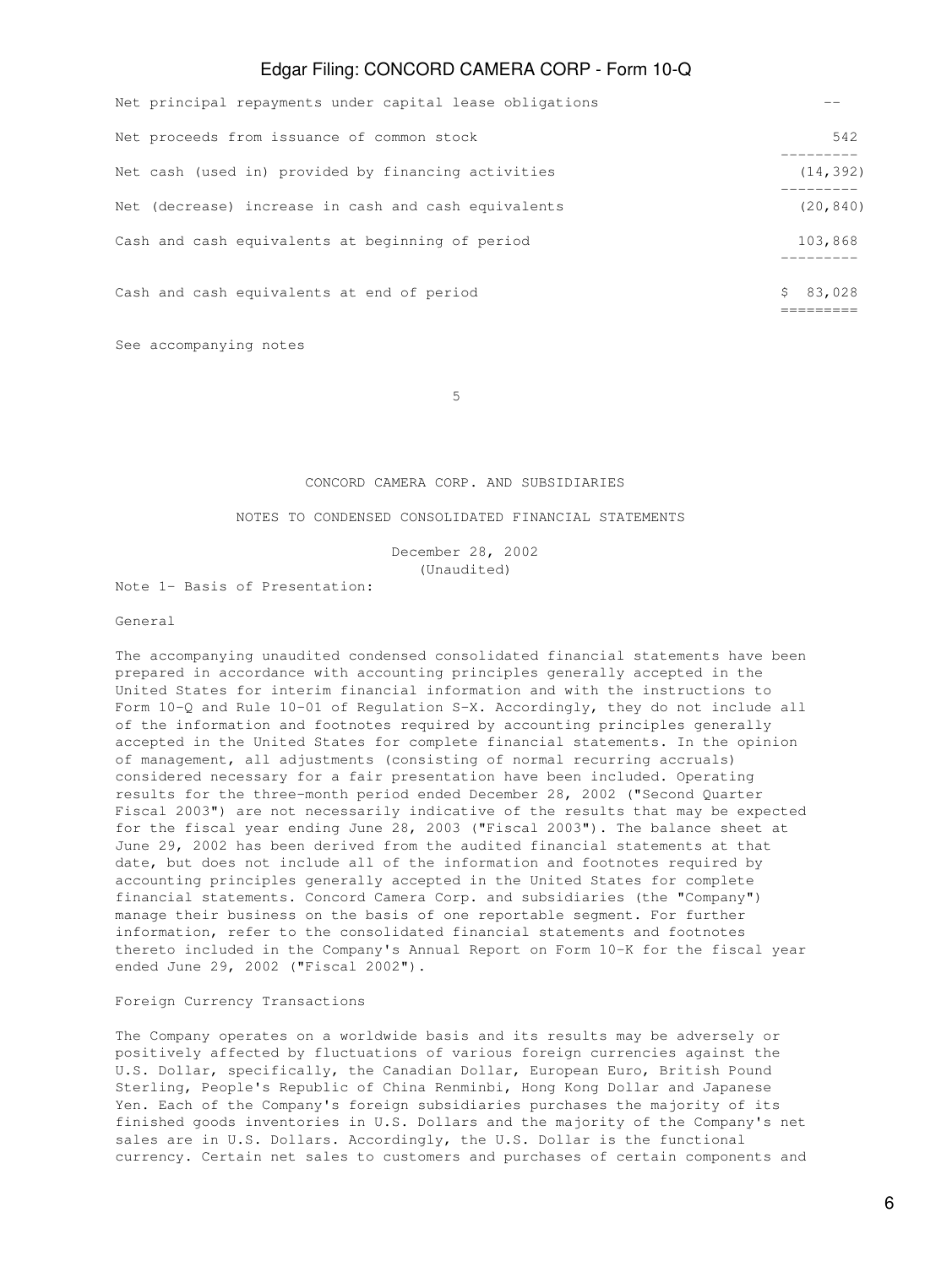services are transacted in local currency, including Japanese Yen, thereby creating an exposure to fluctuations in foreign currency exchange rates. The remeasurement from the applicable currencies to U.S. Dollars is performed for balance sheet accounts using current exchange rates in effect at the balance sheet date and for revenue and expense accounts using a weighted average exchange rate during the period. Gains or losses resulting from foreign currency transactions and remeasurement are included in "Other (income), net" in the accompanying consolidated statements of operations.

#### Hedging Activities

As of December 28, 2002, the Company was not engaged in any hedging activities and there were no forward exchange contracts outstanding.

#### Reclassifications

Certain amounts in the prior year have been reclassified to conform to the current year presentation. See Note 2 - Recently Issued Accounting Pronouncements, below.

 $\sim$  6

Note 2 - Recently Issued Accounting Pronouncements:

On December 31, 2002, the Financial Accounting Standards Board ("FASB") issued Statement of Financial Accounting Standards ("SFAS") No. 148, "Accounting for Stock-Based Compensation-Transition and Disclosure" which amends SFAS No. 123, "Accounting for Stock-Based Compensation" to provide for alternative methods of transition for an entity that changes to the fair value method of accounting for employee stock-based compensation. In addition, SFAS No. 148 amends the disclosure provisions of SFAS No. 123 to require expanded disclosure including significant interim period disclosures of the effects of an entity's accounting policy with respect to stock-based employee compensation. SFAS No. 148 which will become effective in the Company's third quarter of Fiscal 2003 is not expected to have a material impact on its consolidated financial statements, as the Company does not anticipate adopting the fair value method for employee stock-based compensation.

In November 2002, the FASB issued Interpretation No. 45, "Guarantor's Accounting and Disclosure Requirements for Guarantees, Including Indirect Guarantees of Indebtedness of Others" which requires guarantors to make significant new disclosures and that certain guarantees be recorded at fair value. FASB Interpretation No. 45 disclosure requirements are effective for periods ending after December 15, 2002 and for guarantees issued or modified after December 31, 2002. Because the Company has no material guarantees, no additional disclosures are required and FASB Interpretation No. 45 is not expected to have a material impact on the Company's consolidated financial statements.

In April 2002, the FASB issued SFAS No. 145, "Rescission of FASB Statements No. 4, 44, and 64, Amendment of FASB Statement No. 13, and Technical Correction. SFAS No. 145 rescinds SFAS No. 4, "Reporting Gains and Losses from Extinguishment of Debt" and other existing authoritative pronouncements to make various technical corrections, clarify meanings, or describe their applicability under changed conditions. Per SFAS No.145, a gain or loss from the extinguishment of debt should not be classified as extraordinary if it does not meet the criteria for classification as an extraordinary item under APB Opinion No. 30, "Reporting the Results of Operations-Reporting the Effects of Disposal of a Segment of a Business, and Extraordinary, Unusual and Infrequently Occurring Events and Transactions." SFAS No. 145 is effective for financial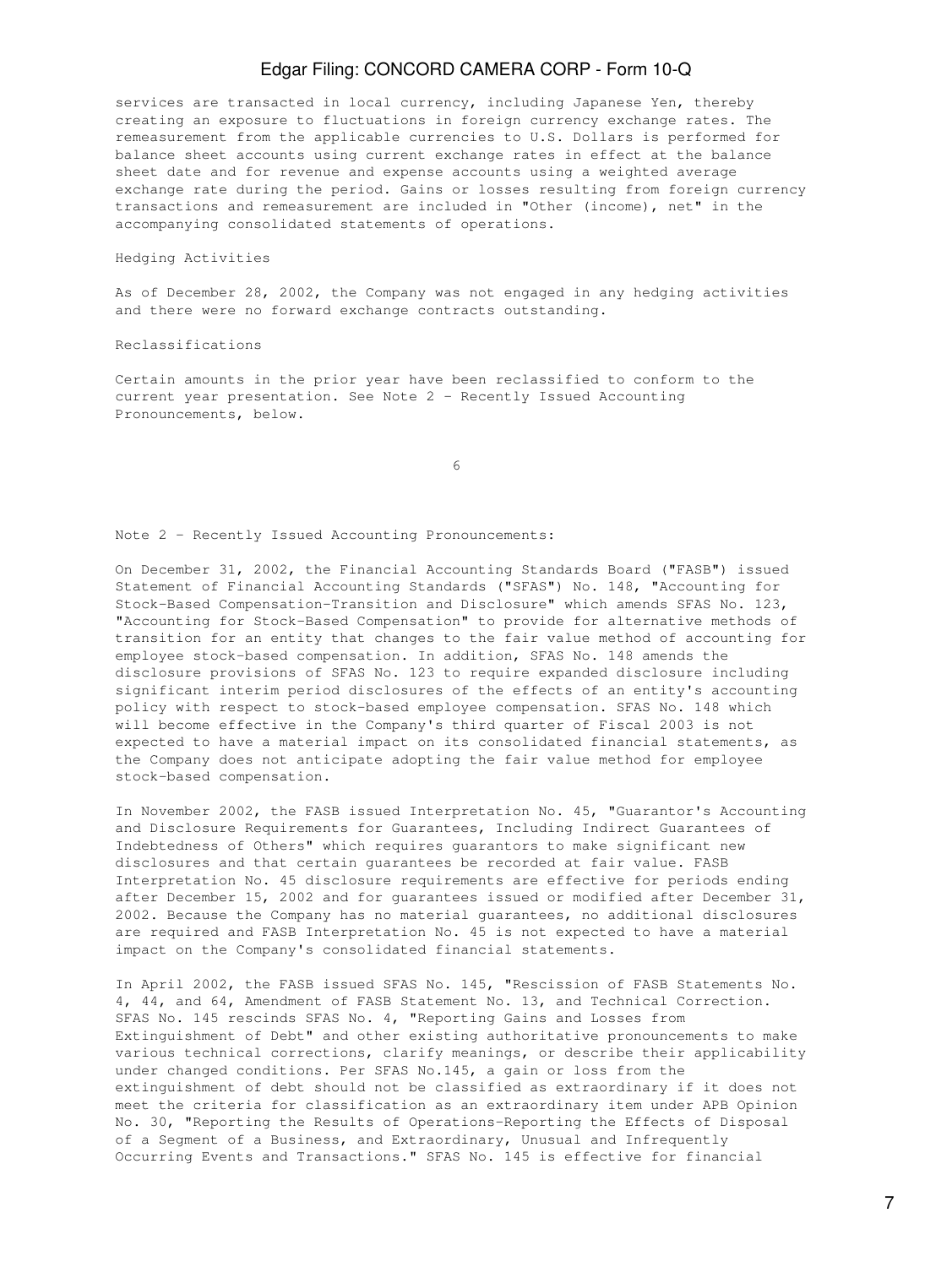statements issued after May 15, 2002. Accordingly, the Company has recorded a loss of \$0.3 million associated with the write-off of deferred finance costs on the repurchase of its Senior Notes under the caption "Interest expense" in the accompanying consolidated statement of operations for the six months ended December 28, 2002. See Note 4, Senior Notes.

Effective with its second quarter ended December 29, 2001, the Company adopted Emerging Issues Task Force Issue No. 00-25 ("EITF 00-25"), Vendor Income Statement Characterization of Consideration from a Vendor to a Retailer, which addresses the operating statement classification of consideration between a vendor and a retailer. As such it reclassified certain variable selling expenses including advertising allowances, other discounts, and other allowances from being reported as an operating expense to a reduction of net sales. As a result of adopting EITF 00-25, the Company reported lower sales, lower gross margins, and lower selling expenses. Approximately \$1.0 million and \$1.7 million of variable selling expenses, consisting principally of advertising and promotional allowances, were reclassified as a reduction of net sales, resulting in a corresponding reduction of gross profit and selling expenses in the quarter and six months ended December 29, 2001, respectively.

7

Note 3 - Inventories:

Inventories consist of the following: (amounts in thousands)

|                                         | December 28, 2002 | June |
|-----------------------------------------|-------------------|------|
|                                         |                   |      |
| Raw materials, components, and work-in- |                   |      |
| process                                 | \$16,550          |      |
| Finished goods                          | 17,790            |      |
|                                         |                   |      |
| Total inventories                       | \$34,340          |      |
|                                         |                   |      |

#### Note 4 - Senior Notes:

On August 15, 2002, the Company repurchased its \$15 million, 11% Senior Notes. The Company paid slightly below par to repurchase and cancel the Senior Notes. At the time of repurchase, the Company incurred \$0.3 million of expenses associated with the write-off of deferred finance costs related to the Senior Notes, which was included in interest expense in the accompanying condensed consolidated statements of operations for the six months ended December 28, 2002.

Note 5 - Exchange Offer:

On August 28, 2001, the Company launched an offer to exchange outstanding stock options with an exercise price of more than \$7.00 per share for new options to purchase 75% of the shares subject to the outstanding options at an exercise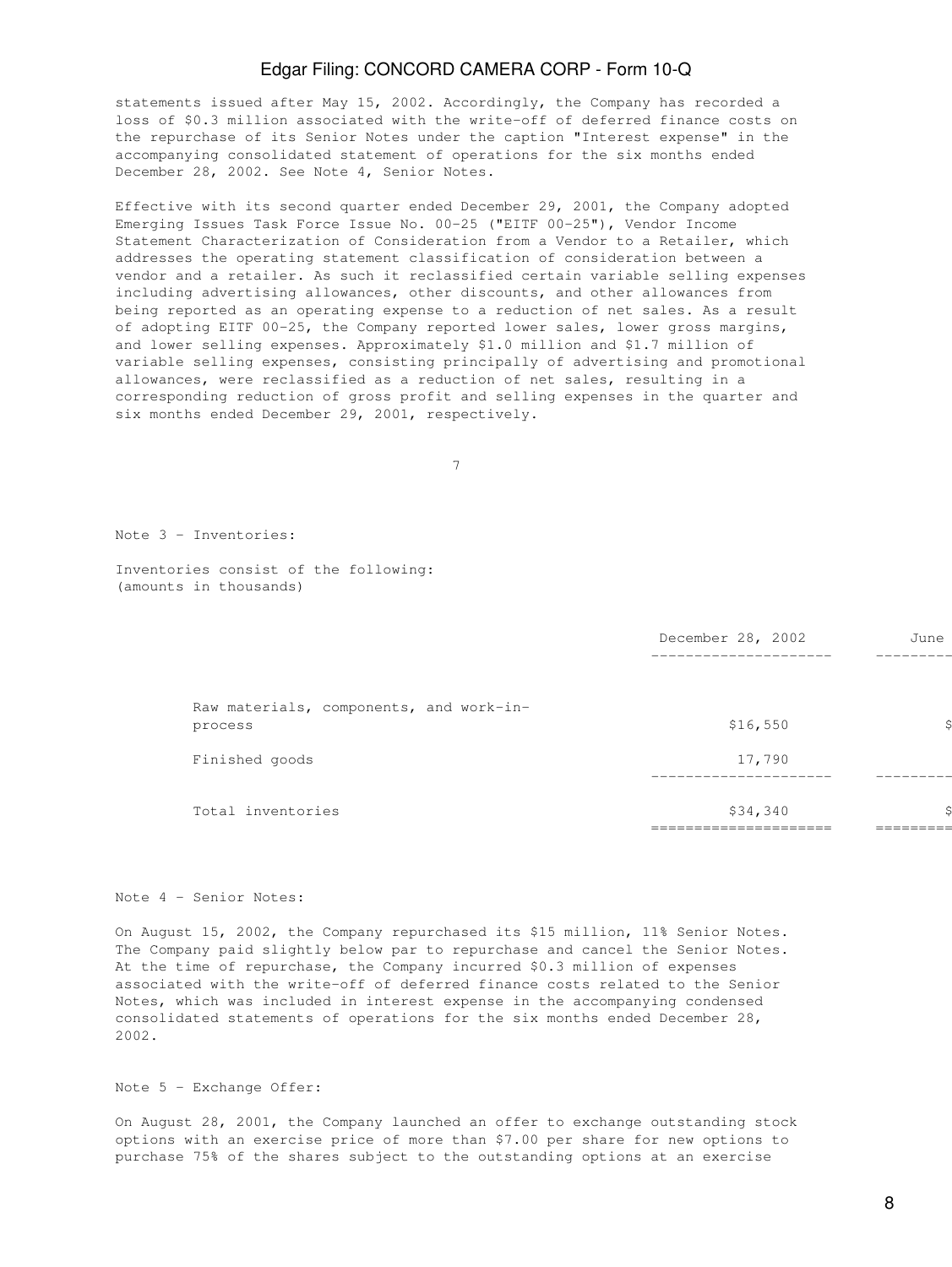price of \$5.97 per share (the closing price of the Common Stock as reported on the Nasdaq National Market on the date the Board of Directors approved the exchange offer.) The exchange offer expired on October 16, 2001. Options to purchase 1,375,876 shares of Common Stock were tendered in the exchange offer and accepted by the Company for cancellation and new options to purchase 1,031,908 shares of no par value common stock ("Common Stock") were issued in exchange therefor. As a result of the exchange offer, the Company is required to apply variable accounting to these stock options until they are exercised, cancelled or expired. For the second quarter and six months ended December 28, 2002, the Company did not record any variable stock-based compensation expense in the accompanying condensed consolidated statements of operations because the Company's ending Common Stock price on December 28, 2002 was below the exercise price of the repriced stock options. For the quarter and six months ended December 29, 2001, the Company incurred \$1.7 million of variable stock-based compensation expense.

en andere de la provincia de la provincia de la provincia de la provincia de la provincia de la provincia de<br>En la provincia de la provincia de la provincia de la provincia de la provincia de la provincia de la provinci

Note 6 - Restructuring Initiatives and Other Charges:

During the fourth quarter of Fiscal 2001, the Company announced a restructuring and cost containment initiative ("Restructuring Initiative"), which consisted of facilities consolidation, the closure of the Company's single use camera short run labeling facility in the United States, and the termination of approximately 71 employees primarily employed in manufacturing, engineering, sales and marketing and administration functions. The Restructuring Initiative was fully implemented by the end of Fiscal 2002. During the quarter and six months ended December 29, 2001, the Company implemented elements of its Restructuring Initiative and incurred approximately \$0.3 million and \$0.6 million, respectively, in payments related to personnel redundancy costs and facilities consolidation.

During the first quarter of Fiscal 2002, the Company recognized a provision related to accounts receivable of \$1.6 million, and a provision related to inventory of \$1.8 million. Both of these provisions related to Polaroid Corporation ("Polaroid"), which filed for protection under Chapter 11 of the U.S. Bankruptcy Code on October 12, 2001, and were included in general and administrative expenses and cost of sales, respectively, in the accompanying condensed consolidated statements of operations for the six months ended December 29, 2001. In the first quarter of Fiscal 2003, we recorded as a reduction of general and administrative expenses a \$0.5 million payment received from Polaroid in settlement of Concord's outstanding claims related to the Polaroid bankruptcy.

During the second quarter of Fiscal 2002, the Company recorded a \$1.0 million accounts receivable provision related to Kmart Corporation which filed for protection under Chapter 11 of the U.S. Bankruptcy Code on January 22, 2002. The provision was included in general and administrative expenses in the accompanying consolidated statements of operations for the second quarter and six months ended December 29, 2001.

#### Note 7- Litigation:

In July 2002, a class action complaint was filed against the Company and certain of its officers in the United States District Court for the Southern District of Florida by individuals purporting to be shareholders of the Company. The Company filed a motion to dismiss the lawsuit on August 30, 2002. The complaint was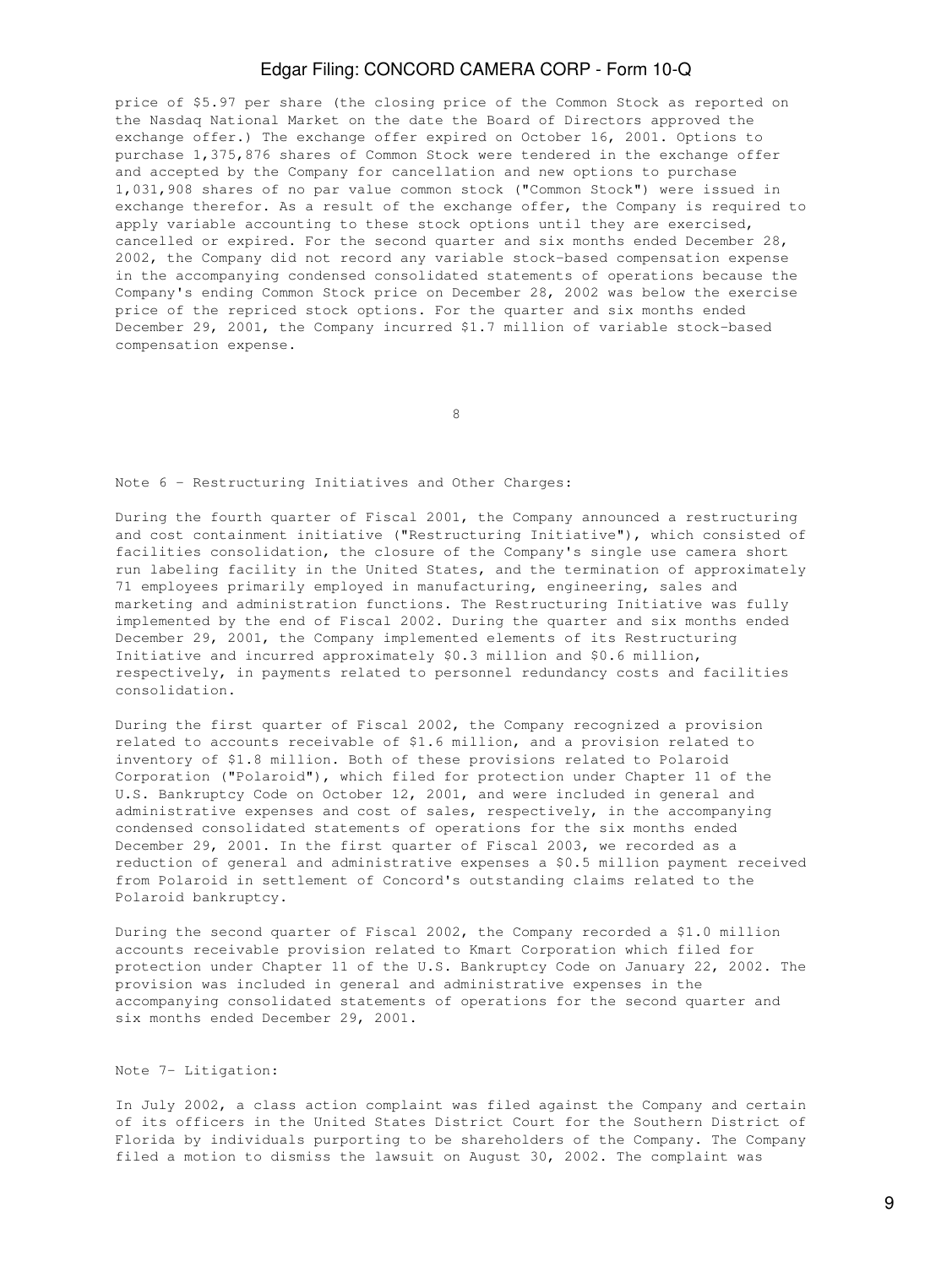dismissed by the Court in December 2002 in response to the motion to dismiss filed by the Company. In January 2003, an amended class action complaint was filed adding certain of the Company's current and former directors as defendants. The lead plaintiffs in the amended complaint seek to act as representatives of a class consisting of all persons who purchased the Company's Common Stock (i) issued pursuant to the Company's September 26, 2000 secondary offering (the "Secondary Offering") or (ii) during the period from September 26, 2000 through June 22, 2001, inclusive (the "Class Period"). The amended complaint asserts, among other things, that the Company made untrue statements of material fact and omitted to state material facts necessary to make statements made not misleading in the Registration Statement and Prospectus issued in connection with the Secondary Offering, in periodic reports it filed with the Securities and Exchange Commission and in press releases it made to the public regarding its operations and financial results. The allegations are centered around claims that the Company failed to disclose that the transaction with then customer, KB Gear Interactive, Inc. ("KB Gear"), was a highly risky transaction, claims that throughout the Class Period the Company failed to disclose that a large portion of its accounts receivable was represented by a delinquent and uncollectible balance due from then customer, KB Gear, and claims that such failures artificially inflated the price of the Common Stock. The amended complaint seeks unspecified damages, interest, attorneys' fees, costs of suit and unspecified other and further relief from the court. The Company intends to vigorously defend the lawsuit. The lawsuit is in the earliest stage and discovery has not yet commenced. Although the Company believes this lawsuit is without merit, its outcome cannot be predicted, and if adversely determined, the ultimate liability of the Company, which could be material, cannot be ascertained. On September 17, 2002, the Company was advised by staff of the Securities and Exchange Commission that it is conducting an informal inquiry related to the matters described above. On October 15, 2002, the staff of Nasdaq requested certain information and materials related to the matters described above and as to matters related to the previously reported embezzlement of Company funds by a former employee, uncovered in April 2002.

9

In April 2002, a patent infringement complaint was filed by the Massachusetts Institute of Technology and Electronics for Imaging, Inc. against 214 defendants, including the Company, in the United States District Court for the Eastern District of Texas. The complaint asserts that the defendants have offered for sale and sold products that infringe United States Patent No. 4,500,919, entitled Color Reproduction System, which patent expired on May 4, 2002. The complaint seeks unspecified damages, interest, attorneys' fees, costs of suit and unspecified other and further relief from the court. Although the Company believes this lawsuit is without merit, its outcome cannot be predicted, and if adversely determined, the ultimate liability of the Company, which could be material, cannot be ascertained.

In December 2002, a patent infringement complaint was filed by Alfred B. Levine against the Company in the United States District Court for the District of Maryland. The complaint asserts that the Company has manufactured, marketed and sold products that infringe United States Patent No. 4,588,282, entitled Multiplexed Photocopier System With Portable Scanner, and United States Patent No. 4,751,583, entitled Off Line Photocopying System Using Portable Electronic Camera, Visual Previewing and Image Processing. The complaint seeks unspecified damages, attorneys' fees, costs of suit and unspecified other and further relief from the court. Although the Company believes this lawsuit is without merit, its outcome cannot be predicted, and if adversely determined, the ultimate liability of the Company, which could be material, cannot be ascertained.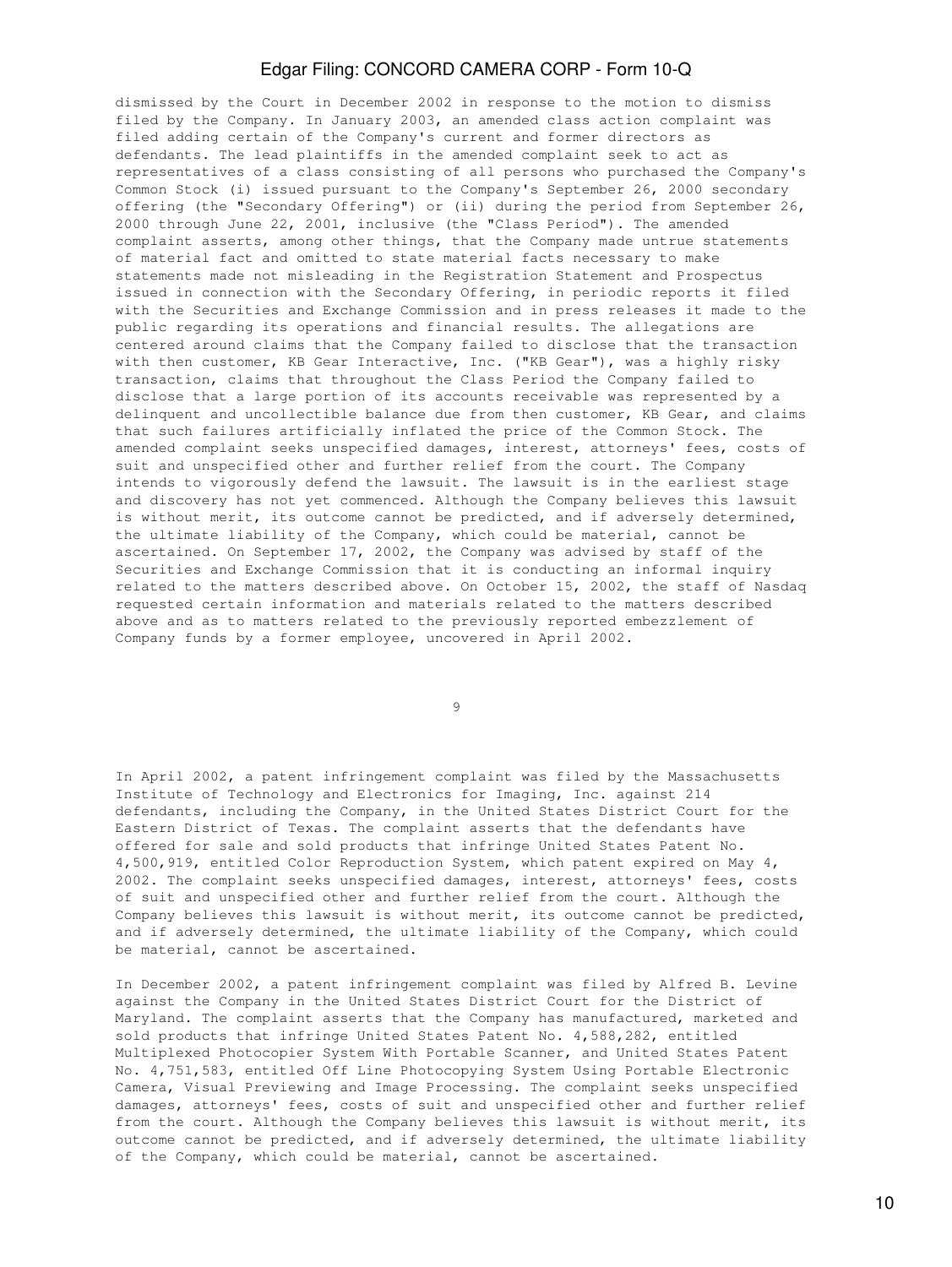The Company is involved from time to time in routine legal matters incidental to its business. In the opinion of our management, the resolution of such matters will not have a material adverse effect on its financial position or results of operations.

Note 8 - Related Party Transaction:

A corporation controlled by J. David Hakman provided consulting services to the Company from 1997 until July 2002 pursuant to an engagement agreement entered into on September 25, 1997, as later amended and supplemented (the "Hakman Agreement"). Pursuant to the Hakman Agreement, the Company granted a warrant with a five-year term expiring September 25, 2002 to purchase up to 260,000 shares of Common Stock at an exercise price of \$2.25 per share to a corporation controlled by Mr. Hakman. As previously reported, Hakman Capital Corporation ("Hakman Corporation") exercised the warrant in October 2000 as to all 113,000 shares that had vested up until that time. On September 25, 2002, Hakman Corporation exercised the warrant as to another 77,000 shares that were vested and exercisable at that time. The price was \$2.25 per share, for an aggregate price of \$173,250. No underwriting discounts or commissions were paid. Certificate(s) for the shares were issued with an appropriate restrictive legend. The transaction was exempt from registration pursuant to Section 4(2) of the Securities Act of 1933 as a transaction by an issuer not involving a public offering. The remaining 70,000 shares never vested and the warrant expired on September 25, 2002.

Note 9 - Commitments:

On August 26, 2002, the Company announced it entered into two trademark licensing agreements with the entity that purchased the assets of Polaroid in an asset purchase transaction approved by the U.S. Bankruptcy Court supervising the Polaroid reorganization. The two license agreements provide for the exclusive, worldwide use by the Company of the Polaroid brand trademark in connection with the manufacture, distribution, promotion and sale of single use cameras and traditional film based cameras, including zoom cameras, and certain related accessories. The licenses do not include instant or digital cameras. Each license includes an initial term of three and a half years and may be renewed under the same economic terms at the Company's option, for an additional three-year period. Each license agreement includes provisions for the payment of \$3.0 million of minimum royalties, or \$6.0 million in total, which will be fully credited against percentage royalties. In August 2002, the Company paid a total of \$4.0 million, which represented \$2.0 million for each license agreement, as partial payment of the minimum royalties. Additionally, the Company recorded the remaining \$2.0 million minimum royalty liability as a non-cash transaction.

10

Item 2. MANAGEMENT'S DISCUSSION AND ANALYSIS OF FINANCIAL CONDITION AND RESULTS OF OPERATIONS

The following discussion and analysis should be read in conjunction with the fiscal year ended June 29, 2002 ("Fiscal 2002") consolidated financial statements and the related notes thereto. Except for historical information contained herein, the matters discussed below are forward-looking statements made pursuant to the safe harbor provisions of the Private Securities Litigation Reform Act of 1995. Such statements involve risks and uncertainties, including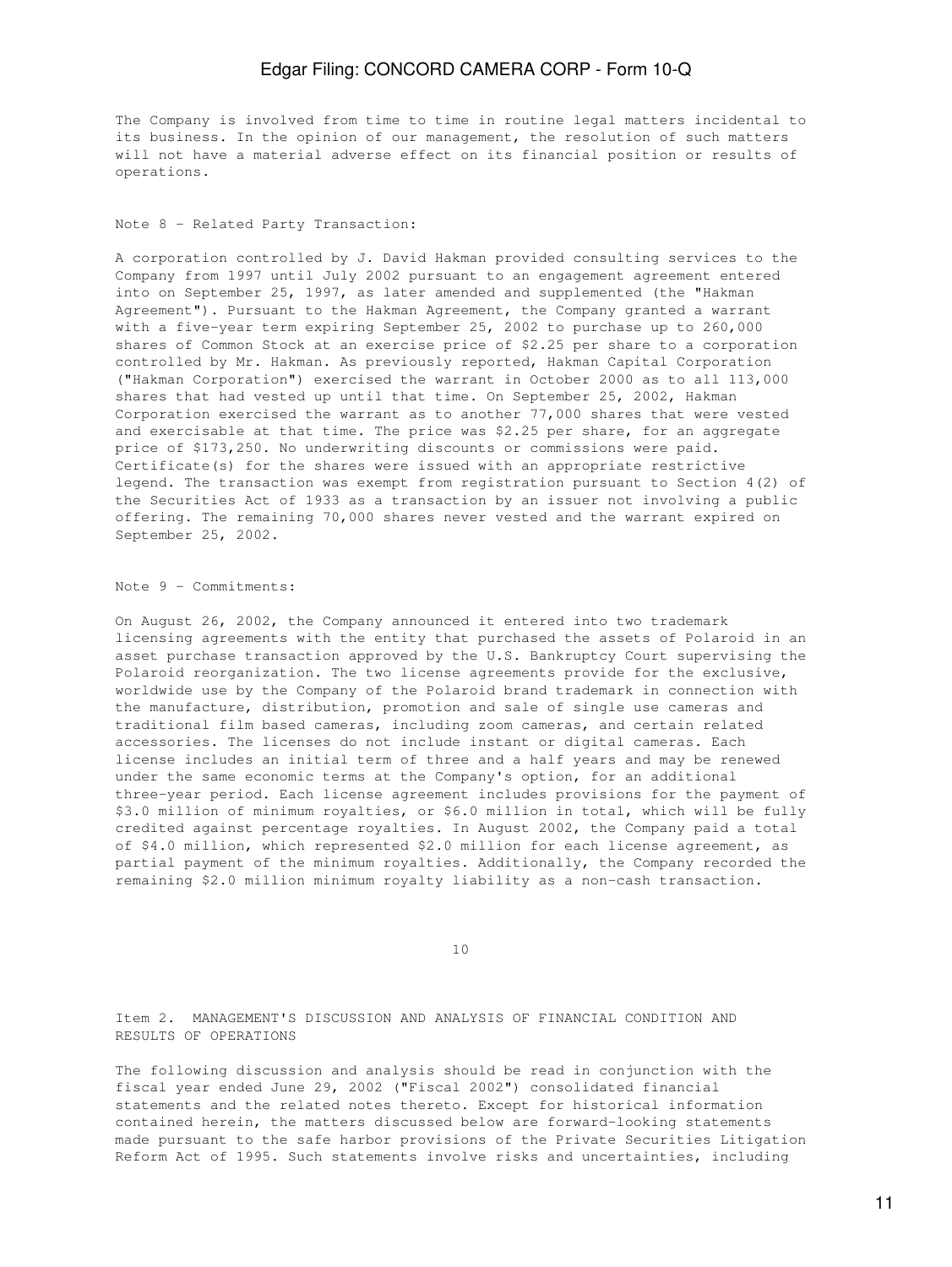but not limited to economic, governmental, political, competitive and technological factors affecting Concord's operations, markets, products, prices and other factors discussed elsewhere in this report and other reports filed by the Company with the Securities and Exchange Commission ("SEC"). These factors may cause results to differ materially from the statements made in this report or otherwise made by or on behalf of Concord Camera Corp. ("Concord").

#### Critical Accounting Policies

The preparation of financial statements and related disclosures in conformity with accounting principles generally accepted in the United States requires management to make estimates and assumptions that affect the amounts reported in the condensed consolidated financial statements and accompanying notes. Our application of accounting policies affects these estimates and assumptions. Actual results could differ from these estimates under different assumptions or conditions. We believe the following critical accounting policies require management to make our more significant estimates and assumptions used in the preparation of our condensed consolidated financial statements and accompanying notes:

### Provision for Doubtful Accounts

The provision for doubtful accounts is based on our assessment of the collectibility of specific customer accounts and the aging of accounts receivable. If there is a deterioration of a major customer's credit worthiness or actual defaults are higher than our historical experience, our estimates of the recoverability of amounts owed to us could be adversely affected.

#### Inventory

Inventory purchases and commitments are based upon future demand forecasts. If there is a sudden and significant decrease in demand for our products, or there is a higher rate of inventory obsolescence because of rapidly changing technology and customer requirements, we may be required to increase our inventory provisions. This would result in lower of cost or market inventory valuation adjustments and our gross profit could be adversely affected.

#### Deferred Taxes

The deferred tax valuation allowance is based on our assessment of the realizability of our deferred tax assets on an ongoing basis and may be adjusted from time to time as necessary. In determining the valuation allowance, we have considered future taxable income and the feasibility of tax planning initiatives. Should we determine that it is more likely than not that we will realize certain of our deferred tax assets in the future, an adjustment would be required to reduce the existing valuation allowance and increase income. On the contrary, if we determine that we would not be able to realize our recorded deferred tax asset, an adjustment to increase the valuation allowance would be charged to the results of operations in the period such conclusion was made. Such charge could have an adverse effect on our provision for income taxes included in our results of operations.

### Sales Returns

A provision for sales returns is established based on historical product returns data and trends. If future returns are higher than we estimated, our net sales and gross profits could be adversely affected.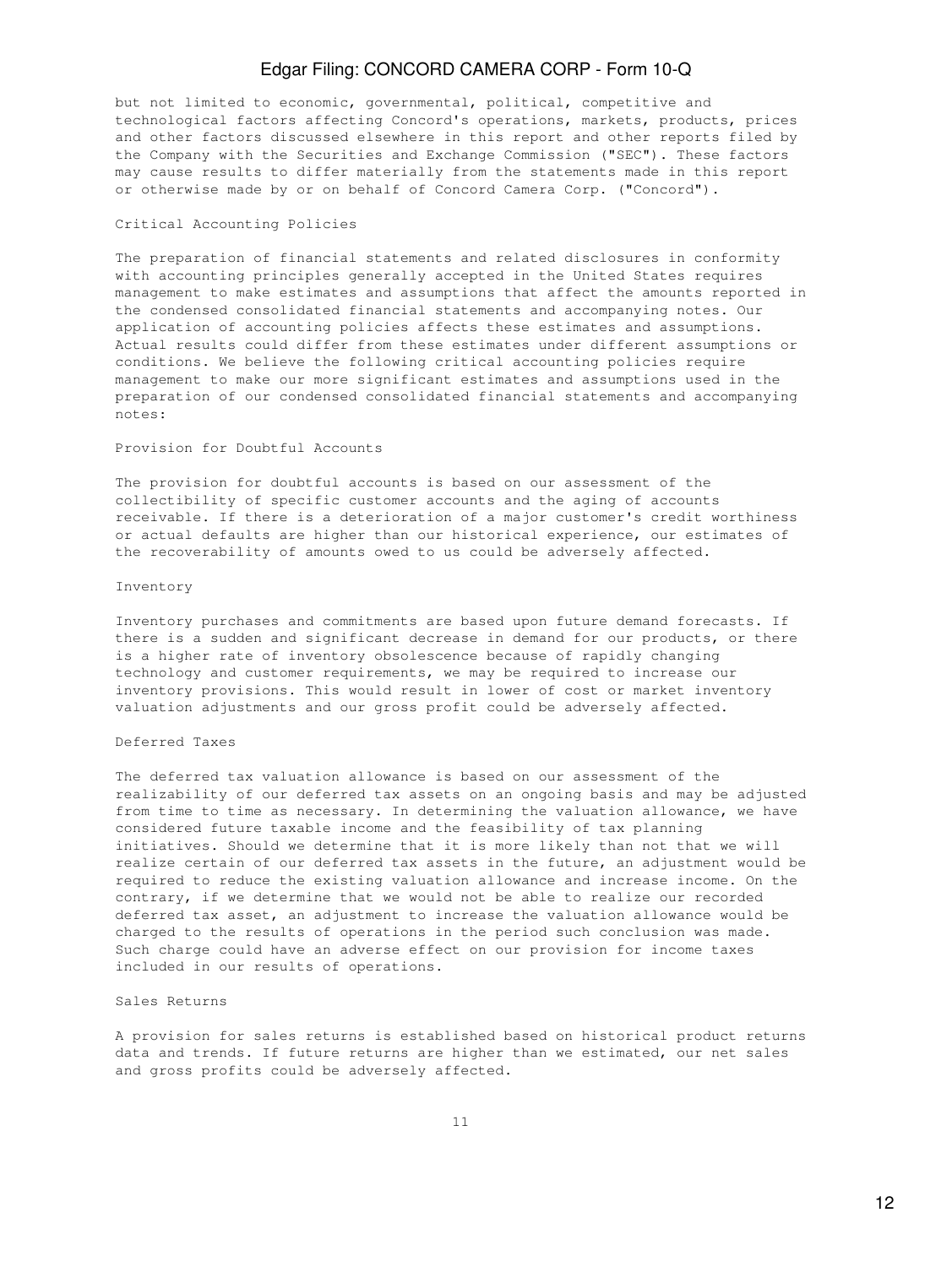Variable Stock-Based Compensation Accounting for Repriced Stock Options

As a result of an exchange offer that was consummated in October 2001, we are now required to apply variable stock-based compensation accounting for these options until they are exercised, cancelled or expired. Because the determination of variable stock-based compensation expense associated with the repriced stock options is significantly dependent upon our closing stock price at the end of each prospective reporting period, it is not possible to determine its future impact, either favorable or unfavorable, on our consolidated financial statements. See Note 5 - Exchange Offer in the accompanying Notes to Condensed Consolidated Financial Statements.

Recently Issued Accounting Pronouncements

For a discussion of recently issued accounting pronouncements, see Note 2 -Recently Issued Accounting Pronouncements in the accompanying Notes to Condensed Consolidated Financial Statements.

Results of Operations

Quarter Ended December 28, 2002 Compared to the Quarter Ended December 29, 2001

Net Sales

Net sales for the second quarter of Fiscal 2003 were \$61.8 million, an increase of \$22.5 million, or 57.5%, as compared to net sales for the second quarter of Fiscal 2002. Our sales for the second quarter of \$61.8 million set a Company record for sales in a single quarter. The increase in sales was in large part due to new digital products sold in both our retail sales and distribution ("RSD") and design and manufacturing services ("DMS") businesses. We offered 13 new Concord branded digital products, ranging from VGA to 4.0 megapixels, during the second quarter this year and digital products represented over 50% of total net sales. RSD sales were \$48.8 million for the second quarter this year, an increase of \$19.2 million, or 65.1%, as compared to the second quarter last year. The increase in RSD net sales was mostly due to new digital product sales, sales of Polaroid branded single use and traditional cameras, new customers and organic growth from existing customers due to sell through and new product introductions. DMS net sales were \$13.0 million in our second quarter of Fiscal 2003, an increase of \$3.3 million, or 34.2%, as compared to the same period last year. The increase in DMS net sales resulted from an increase in sales of digital products to a Fuji Photo Film Co., Ltd. subsidiary ("Fuji"), Legend Group Limited ("Legend") in the People's Republic of China ("PRC"), and Visioneer, Inc. ("Visioneer"), and sales of a new single use camera being manufactured under a new supply agreement entered into with Eastman Kodak Company ("Kodak") in September 2002; partially offset by the previously disclosed expiration of certain contracts.

Net sales of the Company's operations in Asia for the second quarter of Fiscal 2003, were \$15.1 million, an increase of \$5.0 million, or 48.6%, as compared to the second quarter of Fiscal 2002. Of the \$15.1 million, \$13.0 million was due to our DMS business. The remaining \$2.1 million came primarily from increased digital product sales due to new RSD customers.

Net RSD sales of the Company's operations in the United States, Latin America and Canada (the "Americas"), for the second quarter of Fiscal 2003, were \$32.0 million, an increase of \$9.9 million, or 44.7%, as compared to the same period last year. The increase in RSD net sales was due to new digital product sales and sales of Polaroid branded single use and traditional cameras to new and existing customers as a result of increased market penetration, and organic growth from existing customers due to sell through and new product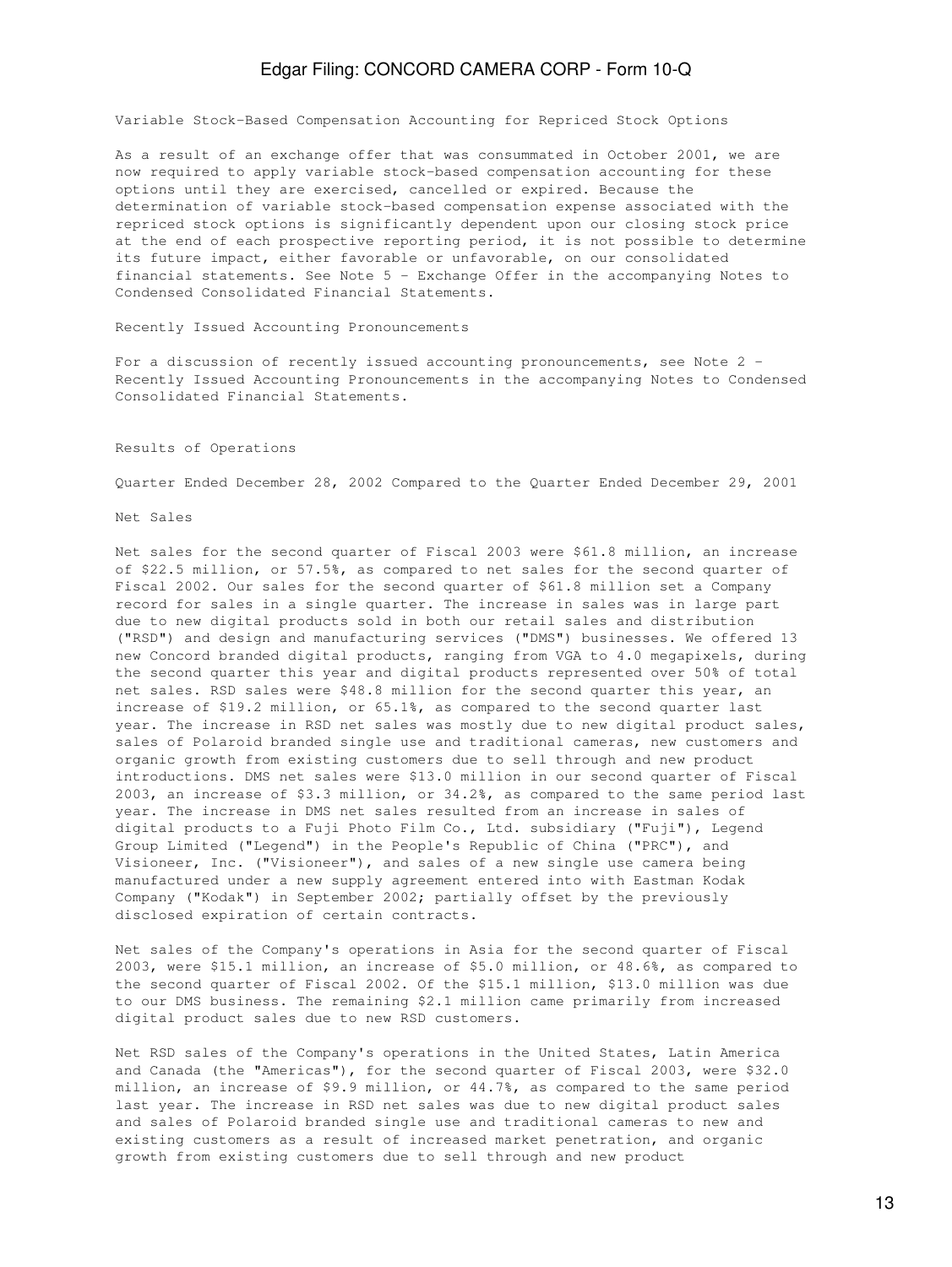introductions.

Net RSD sales of the Company's operations in the United Kingdom, Germany and France ("Europe") for this year's fiscal second quarter were \$14.7 million, an increase of \$7.6 million, or 110.8%, as compared to the second quarter of Fiscal 2002. This increase was primarily attributable to offering new digital products to new and existing customers.

12

Gross Profit

Gross profit for the second quarter of Fiscal 2003 was \$9.5 million, or 15.3% of net sales, versus \$7.3 million, or 18.7% of net sales in the same quarter last year. During this year's second quarter we incurred approximately \$0.8 million, or 1.3% of net sales, of incremental air freight expense due to the West Coast Dockworkers' labor dispute that disrupted normal shipping during the critical holiday shipping season. Due to significantly higher sales, absolute gross profit dollars were higher in the second quarter of this year compared to the same quarter last year. However, our gross profit as a percentage of net sales dropped by 3.4 percentage points due to changes in our product mix (that is a significant increase in digital camera sales which typically generate higher gross profit dollars, but lower gross profit margins), and the above mentioned higher incremental air freight costs. Gross profit was positively impacted by efficiency gains in our manufacturing processes and positive labor and overhead absorption. Product engineering, design and development costs for the second quarter of Fiscal 2003 and Fiscal 2002, in dollars and as a percentage of net sales, were \$2.0 million (3.2%) and \$2.0 million (5.0%), respectively.

#### Operating Expenses

Selling expenses for the second quarter of Fiscal 2003 were \$2.2 million, or 3.5% of net sales. This compares to \$1.5 million, or 3.8% of net sales for the second quarter last year. The increase was primarily due to higher freight and handling costs and additional sales and marketing personnel.

General and administrative ("G&A") expenses for the second quarter of Fiscal 2003 were \$5.3 million, or 8.5% of net sales. This compares to \$6.7 million, or 17.1% of net sales, for the second quarter last year. Last year's G&A expenses included \$2.0 million relating to a bad debt provision for Kmart Corporation and a charitable contribution for the September 11, 2001 terrorist attack. The remaining elements of G&A expenses increased approximately \$0.6 million primarily due to additional staffing, some increased costs and other costs associated with the Company's growth.

There were no variable stock-based compensation expenses in this year's Fiscal 2003 second quarter as compared to last year which included \$1.7 million. See Note 5 - Exchange Offer in the accompanying Notes to Condensed Consolidated Financial Statements.

Interest expense for the second quarter of Fiscal 2003 was \$0.1 million compared to \$0.6 million in the same quarter last year. The decrease was due to the repurchase of the Senior Notes in August 2002 and the related reduction of interest expense.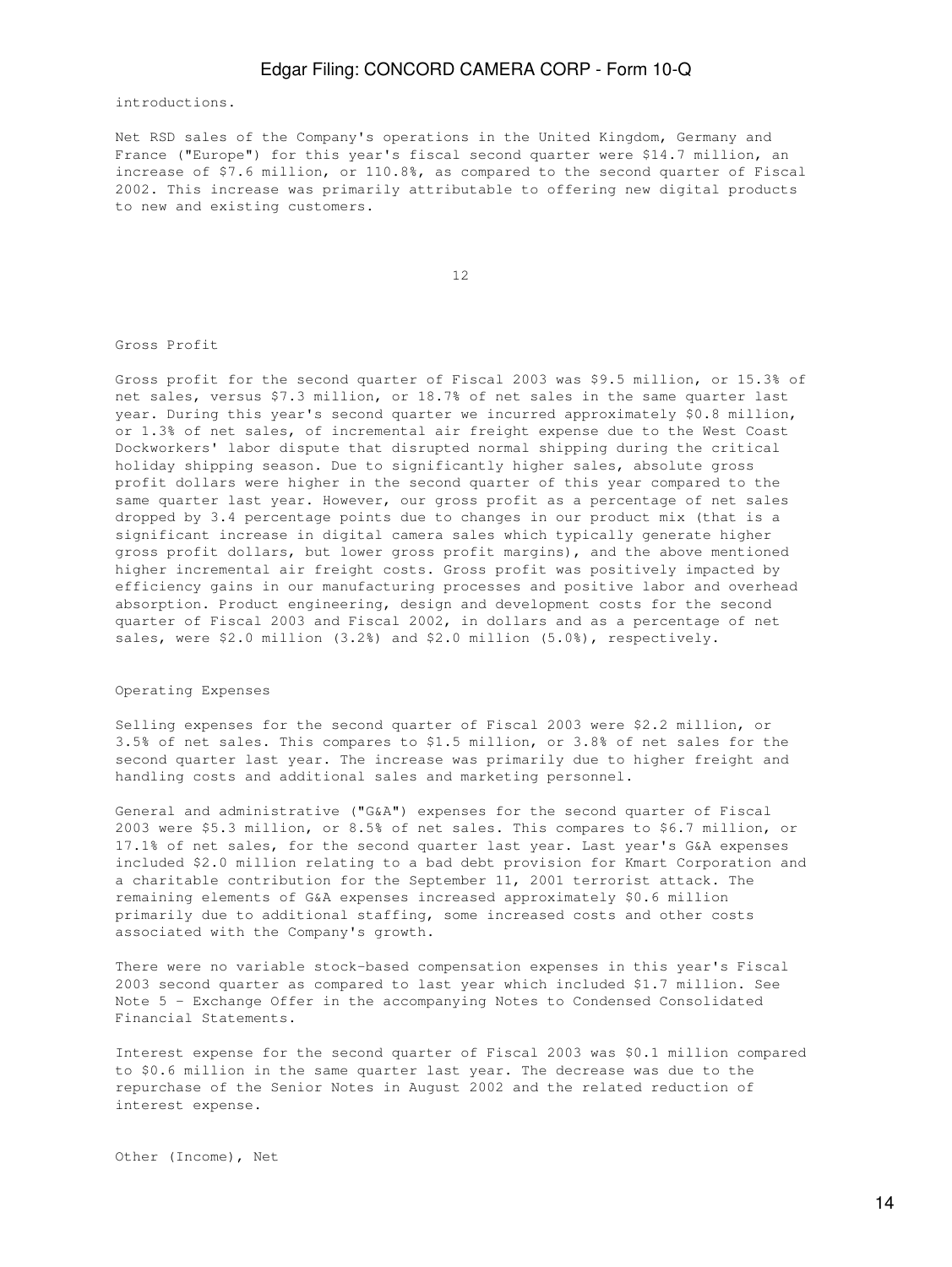Other (income), net was \$0.7 million and \$1.8 million for the second quarter of Fiscal 2003 and Fiscal 2002, respectively, resulting in a decrease of \$1.1 million. Last year's second quarter included an arbitration award of \$1.2 million.

Income Taxes

The Company's provision for income taxes was \$0.5 million for the second quarter of Fiscal 2003 compared to a provision of \$0.1 million for the second quarter of Fiscal 2002. In general, the Company's annual effective income tax rate is largely a function of the amounts of income and loss attributed to both domestic and foreign operations, the application of their respective statutory tax rates, and the utilization of available net operating loss carryforwards to reduce taxable income.

13

Net Income (Loss)

As a result of the matters described above, the Company had net income of \$2.1 million, or \$0.07 per diluted share, for the second quarter of Fiscal 2003 as compared to a net loss of \$1.6 million, or \$0.06 per share, for the second quarter of Fiscal 2002.

Six Months Ended December 28, 2002 Compared to the Six Months Ended December 29, 2001

Net Sales

Net sales for the six months ended December 28, 2002 ("Fiscal 2003 YTD") were \$92.0 million, an increase of \$19.8 million, or 27.5%, as compared to net sales for the six months ended December 29, 2001 ("Fiscal 2002 YTD"). RSD sales for Fiscal 2003 YTD were \$74.7 million, an increase of \$23.3 million, or 45.4%, as compared to Fiscal 2002 YTD. This growth was in large part due to new digital product sales, sales of Polaroid branded single use and traditional cameras, new accounts and organic growth from existing accounts due to sell through and new product introductions. DMS sales were \$17.3 million, a decrease of \$3.5 million, or 16.7%, as compared to Fiscal 2002 YTD. The decrease was primarily due to the previously disclosed expiration of certain contracts, partially offset by sales to Fuji, Kodak, Legend and Visioneer.

Net sales of the Company's operations in Asia for Fiscal 2003 YTD were \$19.8 million, a decrease of \$1.7 million, or 8.1%, as compared to Fiscal 2002 YTD. DMS sales comprised \$17.3 million of the \$19.8 million sales in Asia. The remaining \$2.5 million were comprised of RSD sales that were primarily attributable to digital product sales to new customers.

Net RSD sales of the Company's operations in the Americas for Fiscal 2003 YTD were \$51.8 million, an increase of \$15.1 million, or 41.2%, as compared to the same period last year. The increase in RSD net sales was due in large part to new digital product sales, sales of Polaroid branded single use and traditional cameras, new accounts and organic growth from existing accounts due to sell through and new product introductions.

Net RSD sales of the Company's operations in Europe for Fiscal 2003 YTD were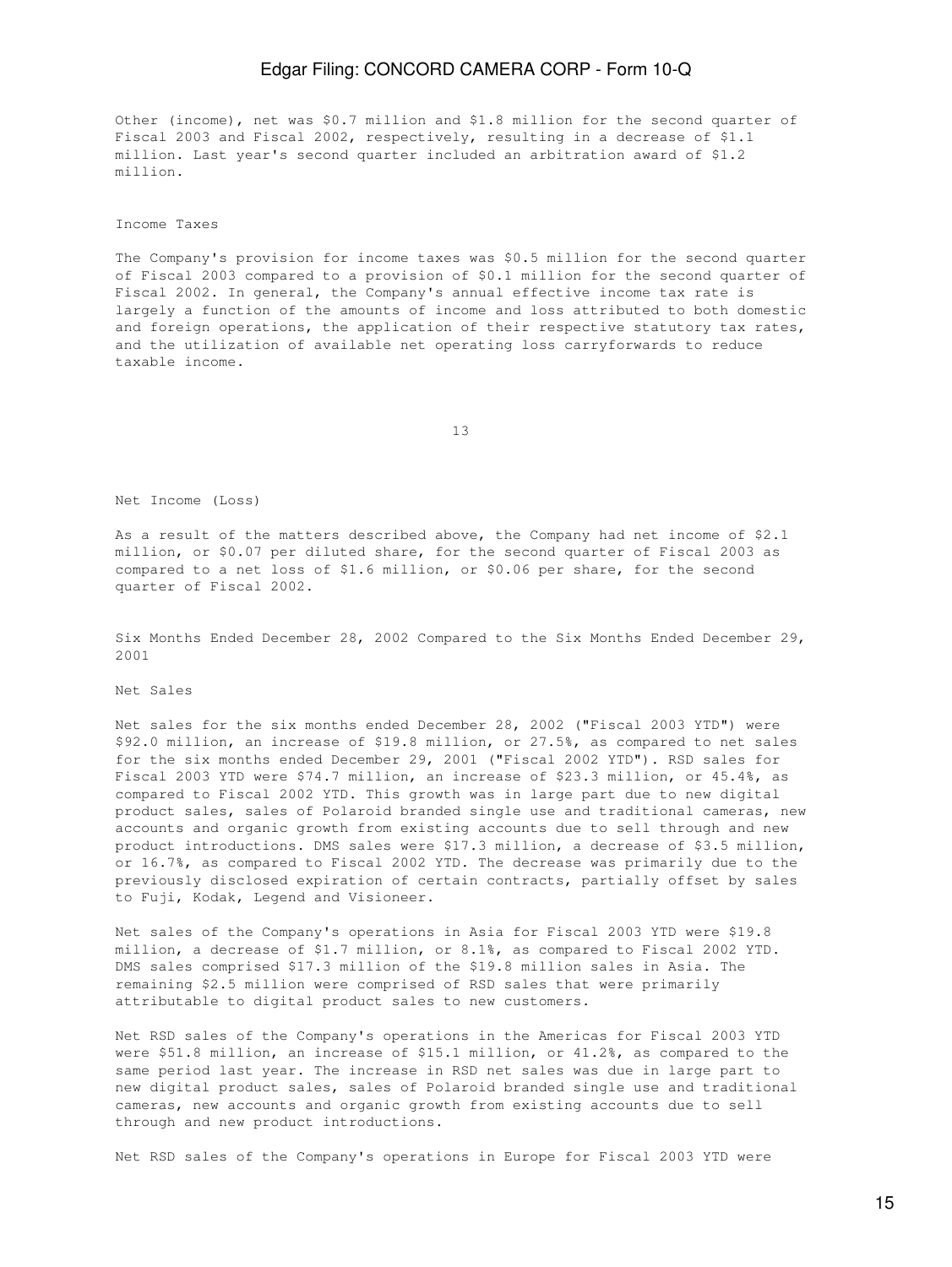\$20.4 million, an increase of \$6.4 million, or 46.8%, as compared to Fiscal 2002 YTD. This increase was primarily attributable to the introduction of new digital products to new and existing RSD customers.

#### Gross Profit

Gross profit for Fiscal 2003 YTD was \$17.2 million, or 18.7% of net sales, versus \$13.1 million, or 18.1% of net sales in Fiscal 2002 YTD. This year included \$0.8 million of additional air freight costs due to the Dockworkers' labor dispute and last year included \$1.8 million related to an inventory provision in conjunction with Polaroid Corporation's filing for bankruptcy protection under Chapter 11 of the US Bankruptcy Code. Fiscal 2003 YTD gross profit margins (gross profit expressed as a percentage of net sales) were negatively impacted by changes to our product mix as a result of higher digital camera sales, offset by efficiency gains and positive labor and overhead absorption in manufacturing. Product development expenses were approximately \$4.0 million for both fiscal years, representing 4.3% of net sales this year and 5.9% of net sales last year.

Our product mix, which historically consisted almost entirely of traditional and single use cameras, has changed significantly during the first six months of Fiscal 2003 wherein digital products contributed almost 50% of total net sales. Digital products, as compared to traditional and single use cameras, sell at significantly higher unit prices but typically generate lower gross profit margins. However, digital products generate greater gross profit dollars per unit than traditional and single use cameras. Consequently, as digital products increase as a percentage of our sales mix, we expect to experience a lower overall gross profit margin percentage and higher revenue and gross profit dollars per unit sold.

14

In addition, as we manufacture more digital products, we increase the risk of gross profit fluctuations due to digital component availability and increased costs. Since component availability can fluctuate and is subject to possible procurement delays and other constraints, it could negatively impact net profits, net sales and gross margins. Digital camera products are also subject to relatively more rapid technological changes, price erosion and obsolescence than traditional camera products. Because of highly competitive markets and rapid technological changes, the market prices of some of our digital camera products may decline relatively rapidly and some of our digital products may become obsolete. Accordingly, we record inventory provisions which value our inventories at the lower of cost or market value based on prevailing market prices.

Operating Expenses

Selling expenses for Fiscal 2003 YTD were \$4.0 million, or 4.4% of net sales. For the same period last year, selling expenses were \$3.2 million, or 4.4% of net sales. The increase was primarily due to additional sales and marketing personnel.

General and administrative expenses for Fiscal 2003 YTD were \$9.5 million, or 10.4% of net sales. This compares to \$12.2 million, or 16.9% of net sales last year. Fiscal 2002 YTD G&A expenses included \$3.6 million relating to a Kmart bad debt provision, a charitable contribution for the September 11, 2001 terrorist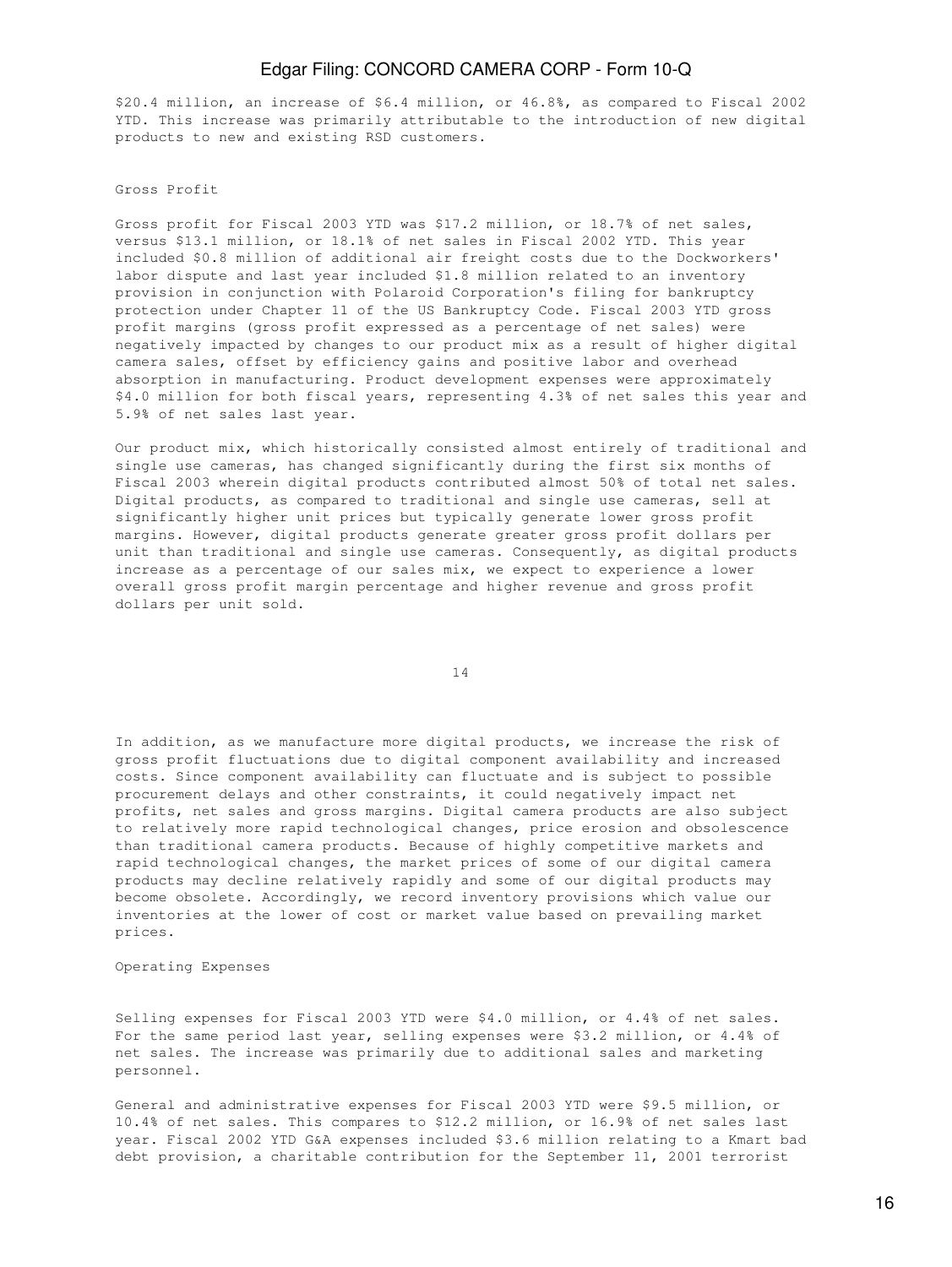attack and a Polaroid provision due to the Polaroid bankruptcy. Fiscal 2003 YTD G&A expenses included a \$0.5 million reduction in expense due to the payment from Polaroid in settlement of Concord's outstanding Polaroid claims related to the Polaroid bankruptcy filing. The remaining elements of G&A expenses increased primarily due to additional staffing, some increased costs and other costs associated with the Company's growth.

There were no variable stock-based compensation expenses in Fiscal 2003 YTD as compared to last year which included \$1.7 million. See Note 5 - Exchange Offer in the accompanying Notes to Condensed Consolidated Financial Statements.

Interest expense for Fiscal 2003 YTD was \$0.8 million, versus \$1.3 million last year, a decrease of \$0.5 million. The decrease relates to the repurchase of the Senior Notes described herein.

Other (Income), Net

Other (income), net was \$1.0 million and \$2.4 million for Fiscal 2003 YTD and Fiscal 2002 YTD, respectively, resulting in a decrease of \$1.4 million. Last year included a \$1.2 million arbitration award and also included higher investment income. This was partially offset by higher foreign currency gains this year.

#### Income Taxes

The Company's provision for income taxes was \$0.3 million for Fiscal 2003 YTD compared to a benefit of \$28,000 for Fiscal 2002 YTD. In general, the Company's effective income tax rate is largely a function of the amounts of income and loss attributed to both domestic and foreign operations, the application of their respective statutory tax rates, and the utilization of available net operating loss carryforwards to reduce taxable income.

Net Income (Loss)

As a result of the matters described above, the Company had net income of \$3.5 million, or \$0.12 per diluted share, for Fiscal 2003 YTD as compared to a net loss of \$2.8 million, or \$0.10 per share, for Fiscal 2002 YTD.

15

#### Liquidity and Capital Resources

On January 22, 2002, the SEC issued an interpretive release on disclosures related to liquidity and capital resources. This release requires us to disclose factors that are likely to affect our liquidity trends. We are not aware of factors that are reasonably likely to adversely affect liquidity trends, other than those factors summarized under the caption "Risk Factors" in the Company's Annual Report on Form 10-K for Fiscal 2002. We do not have, nor do we engage in, transactions with any special purpose entities. We are not engaged in hedging activities and had no forward exchange contracts outstanding at December 28, 2002. In the ordinary course of business, we enter into operating lease commitments, purchase commitments and other contractual obligations. These transactions are recognized in our financial statements in accordance with generally accepted accounting principles in the United States, and are more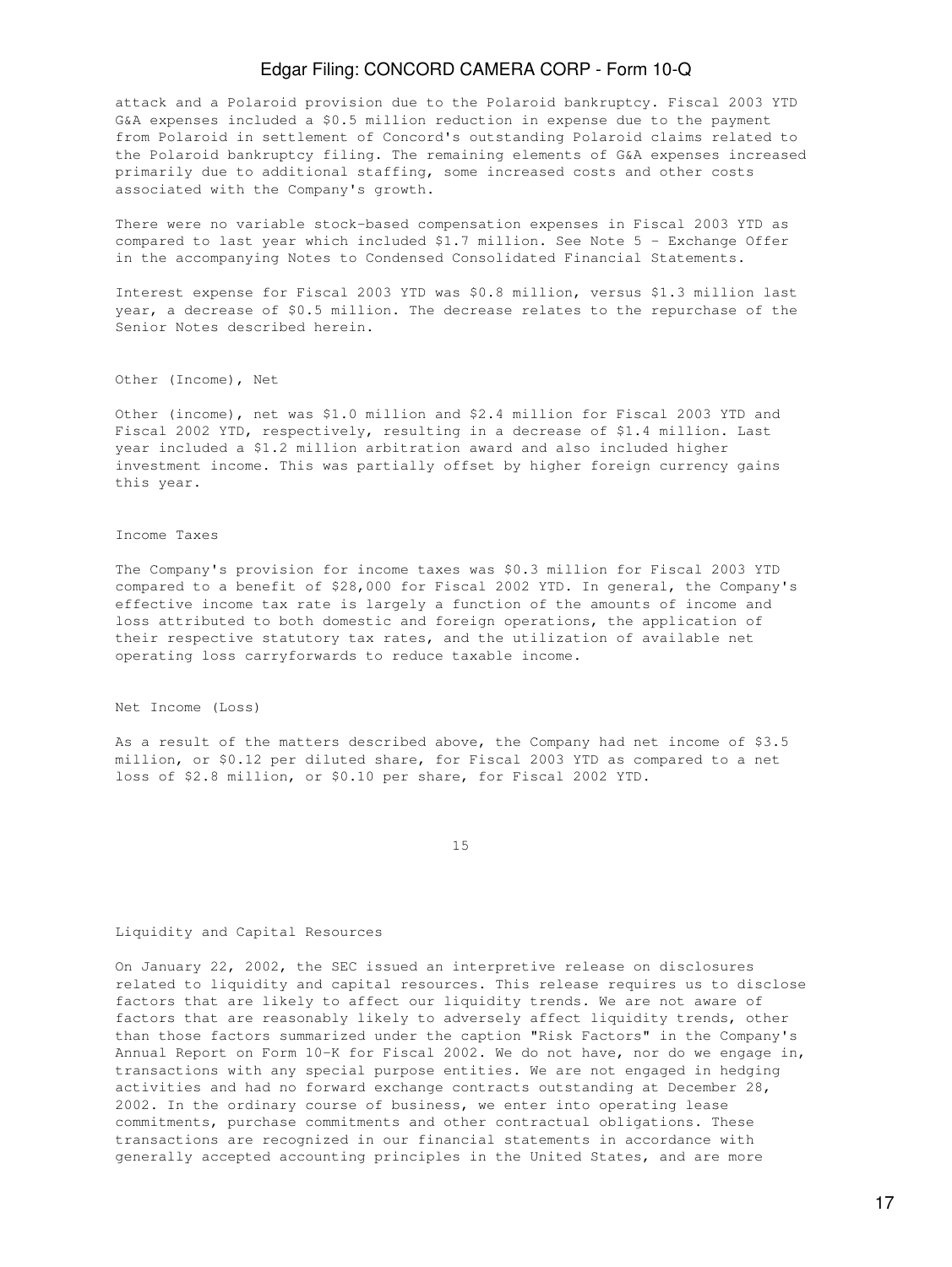fully discussed below.

We believe that our cash and cash equivalents, anticipated cash flow from operations, and amounts available under our credit facilities provide sufficient liquidity and capital resources for our anticipated short-term working capital and capital expenditure requirements as well as our anticipated long-term working capital and capital expenditure requirements for the foreseeable future.

Working Capital - At December 28, 2002, we had working capital of \$115.2 million compared to \$128.4 million at June 29, 2002, a decrease of \$13.2 million. The decrease was primarily attributed to the change in cash and cash equivalents which decreased by \$20.9 million from \$103.9 million at June 29, 2002 to \$83.0 million at December 28, 2002, partially offset by favorable changes to certain other working capital accounts. The decrease in cash and cash equivalents was primarily attributable to (i) the August 2002 repurchase of our \$15.0 million Senior Notes at slightly below par, without penalty, (ii) pre-paying \$4.0 million in conjunction with the Polaroid "brand" license agreements, and (iii) purchases of property, plant and equipment of \$2.5 million.

Cash Used in Operations - Cash used in operations during Fiscal 2003 YTD was \$4.0 million, which compared unfavorably to cash provided by operations of \$3.2 million for the comparable period during Fiscal 2002 YTD. The change in cash used in operating activities for Fiscal 2003 YTD was primarily attributable to an increase in inventories in anticipation of sales in the third quarter of Fiscal 2003 and an increase in accounts receivable due to significant sales growth in the second quarter of Fiscal 2003.

Cash Used in Investing Activities - Purchases of property, plant and equipment for Fiscal 2003 YTD and Fiscal 2002 YTD were \$2.5 million and \$0.8 million, respectively. The increase was primarily a result of higher expenditures on plant and equipment purchases for our manufacturing facility in the PRC. We anticipate capital expenditures will increase substantially over Fiscal 2002 due to increased investments in plant and equipment at our manufacturing facility in the PRC in anticipation of increased net sales in Fiscal 2003. The decrease in cash provided from investing activities during Fiscal 2003 YTD resulted from the Company having no short-term investments during that period, whereas in Fiscal 2002, the Company received cash proceeds when certain short-term investments made in Fiscal 2001 that matured in Fiscal 2002 YTD.

Cash Used in Financing Activities - Cash used in financing activities for Fiscal 2003 YTD was \$14.4 million. This resulted from the repurchase of the Senior Notes partially offset by proceeds received from the exercise of stock options and warrants. Cash provided by financing activities for Fiscal 2002 YTD was \$3.6 million, which was primarily attributable to borrowings on short term debt and proceeds from the exercise of stock options partially offset by the repayment of certain capital leases.

Operating Leases- We entered into operating leases in the ordinary course of business (e.g., warehouse facilities, office space and equipment) where the economic profile was favorable. The effects of outstanding leases are not material to us in terms of either annual cash flow or total future minimum payments.

Purchase Commitments - As part of the ordinary course of our business, we enter into and have purchase commitments for materials, supplies, services, and property, plant and equipment. In the aggregate, such commitments are not at prices in excess of current market and typically do not exceed one year.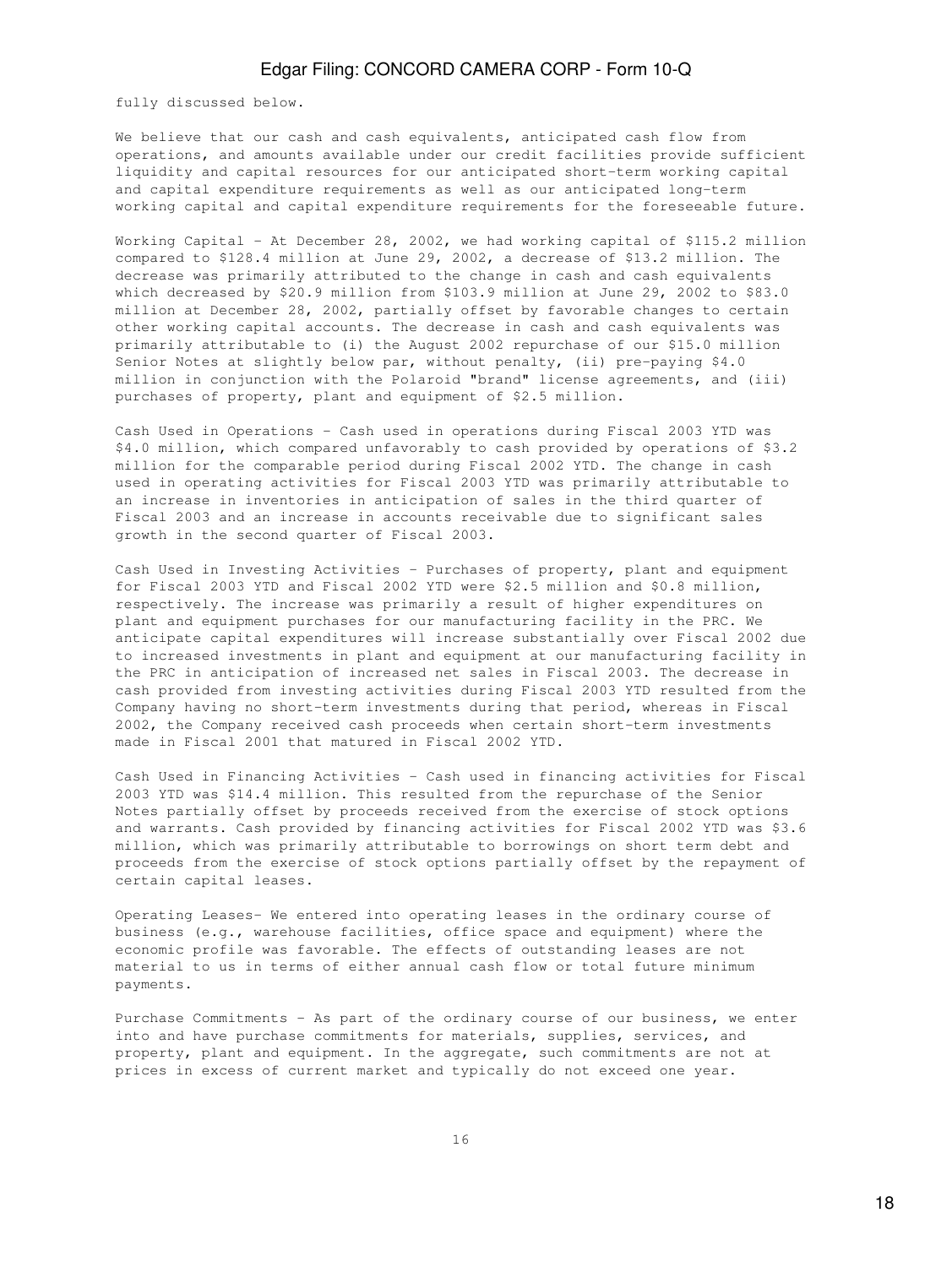Related Party Transaction- See Note 8 - Related Party Transaction, in the accompanying Notes to Condensed Consolidated Financial Statements.

Other Contractual Obligations - We do not have any material financial guarantees or other contractual commitments that are reasonably likely to adversely affect liquidity. See Hong Kong Financing Facilities for information about our financial guarantees.

Hong Kong Financing Facilities - Our Hong Kong subsidiary, Concord Camera HK Limited, ("Concord HK"), has various financing and revolving credit facilities in place providing an aggregate of \$23.5 million in borrowing capacity. Certain of the revolving credit facilities are denominated in Hong Kong Dollars. Since 1983 the Hong Kong Dollar has been pegged to the United States Dollar. The revolving credit facilities are comprised of 1) an approximate \$11.0 million Import Facility, 2) an approximate \$2.6 million Packing Credit and Export Facility, 3) an approximate \$1.9 million Foreign Exchange Facility and 4) an \$8.0 million Accounts Receivable Financing Facility (collectively the "Hong Kong Financing Facilities"). The \$8.0 million Accounts Receivable Financing Facility is secured by certain accounts receivable of Concord HK. Concord Camera Corp. guarantees the Hong Kong Financing Facilities. Availability under the Accounts Receivable Financing Facility is subject to advance formulas based on Eligible Accounts Receivable and all the credit facilities are subject to certain financial ratios and covenants. The revolving credit facilities bear interest at variable rates. At December 28, 2002, there were no amounts outstanding under the Hong Kong Financing Facilities.

United Kingdom Credit Facility - In November 1999, our United Kingdom ("UK") subsidiary obtained a credit facility from a UK financial institution (the "UK Facility") that is secured by substantially all of our UK subsidiary's assets. The UK Facility bears interest at 1.5% above the UK prime lending rate and allows borrowings of up to approximately \$1.1 million. At December 28, 2002, there were no amounts outstanding under the UK Facility.

Senior Notes - See Note 4 - Senior Notes, in the accompanying Notes to Condensed Consolidated Financial Statements.

License Agreement - See Note 9 - Commitments, in the accompanying Notes to Condensed Consolidated Financial Statements.

#### Outlook

For the third quarter of Fiscal 2003, we anticipate revenues in the range of \$32 to \$35 million and net income to be breakeven, before non-cash variable stock option expense.

#### Growth Opportunities

We are evaluating various growth opportunities that could require significant funding commitments. We have from time to time held, and will continue to hold, discussions and negotiations with (i) companies that represent potential acquisition or investment opportunities, (ii) potential strategic and financial investors who have expressed an interest in making an investment in or acquiring us, (iii) potential joint venture partners looking toward formation of strategic alliances that would broaden our product base or enable us to enter new lines of business and (iv) potential new and existing DMS customers where the design, development and production of new products, including certain new technologies, would enable us to expand our existing business, and enter new markets including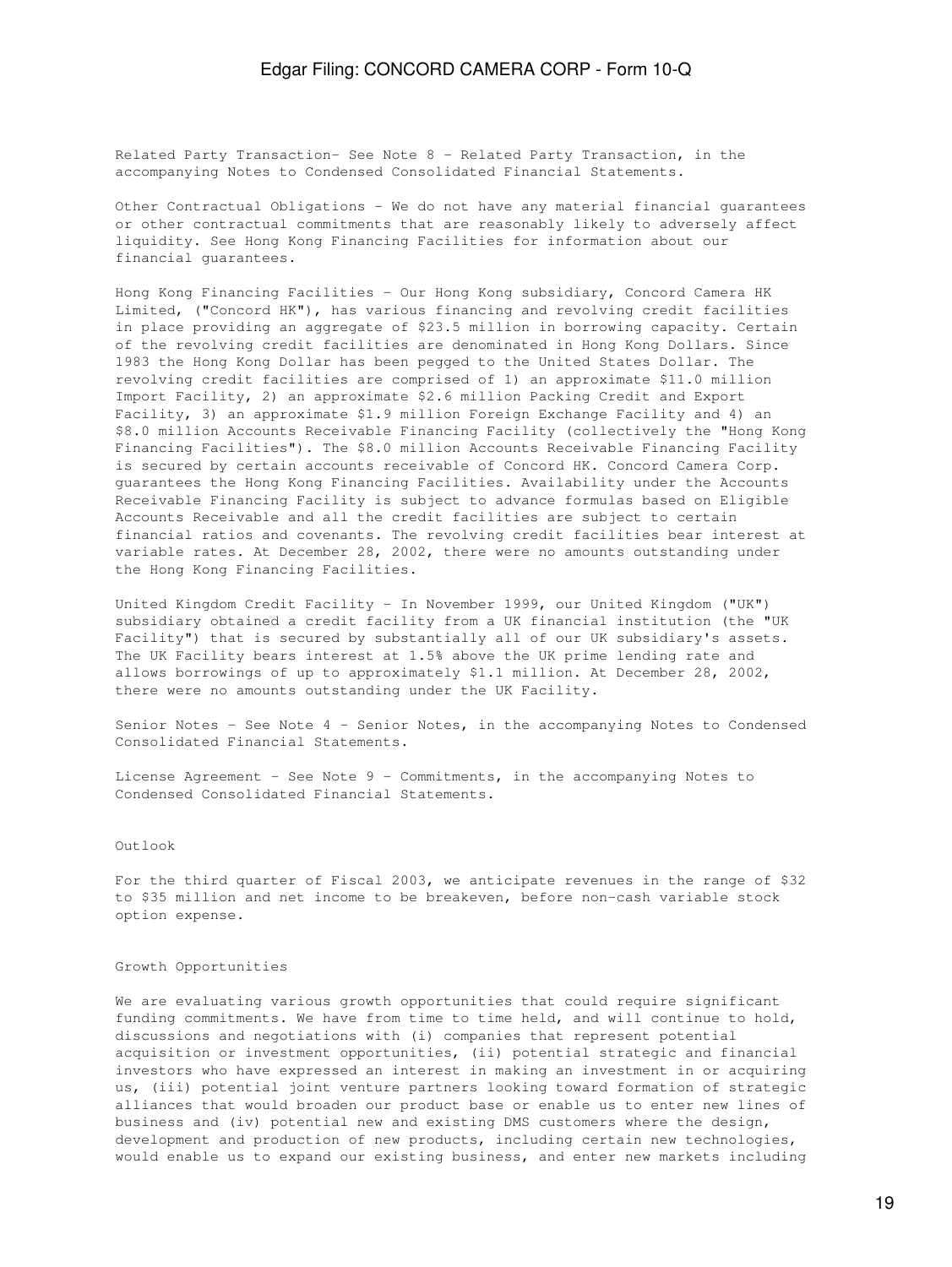new ventures focusing on new technologies. However, there can be no assurance that any definitive agreement will be reached regarding any of the foregoing, nor does management believe that such agreements are necessary for the successful implementation of our strategic plans.

17

#### Forward-Looking Statements

The statements contained in this report that are not historical facts are "forward-looking statements" (as such term is defined in the Private Securities Litigation Reform Act of 1995), which can be identified by the use of forward-looking terminology such as: "estimates," "projects," "anticipates," "expects," "intends," "believes," "plans," or the negative thereof or other variations thereon or comparable terminology, or by discussions of strategy that involve risks and uncertainties. The Company's actual results could differ materially from those anticipated in such forward-looking statements as a result of certain factors. For a discussion of some of the factors that could cause actual results to differ, see the discussion under "Risk Factors" contained in the Company's most recent Annual Report filed with the SEC on Form 10-K for Fiscal 2002 and subsequently filed reports. Management wishes to caution the reader that these forward-looking statements, such as statements regarding the development of the Company's business, the Company's anticipated revenues or capital expenditures, projected profits and other statements contained in this report regarding matters that are not historical facts, are only estimates or predictions. No assurance can be given that future results will be achieved. Actual events or results may differ materially as a result of risks facing the Company or actual results differing from the assumptions underlying such statements. In particular, anticipated revenues could be adversely affected by production difficulties or economic conditions negatively affecting the market for the Company's products. Obtaining the results expected from the introduction of the Company's new products will require timely completion of development, successful ramp-up of full-scale production on a timely basis and customer and consumer acceptance of those products. In addition, the Company's DMS agreements require an ability to meet high quality and performance standards, successful implementation of production at greatly increased volumes and an ability to sustain production at greatly increased volumes, as to all of which there can be no assurance. There also can be no assurance that products under development will be successfully developed or that once developed such products will be commercially successful. Any forward-looking statements contained in this report represent the Company's estimates only as of the date of this report, or as of such earlier dates as are indicated herein, and should not be relied upon as representing its estimates as of any subsequent date. While the Company may elect to update forward-looking statements at some point in the future, it specifically disclaims any obligation to do so, even if its estimates change.

18

#### Item 3. QUANTITATIVE AND QUALITATIVE DISCLOSURES ABOUT MARKET RISK

As a result of our global operating and financial activities, we are exposed to changes in interest rates and foreign currency exchange rates that may adversely affect our results of operations and financial position. In seeking to minimize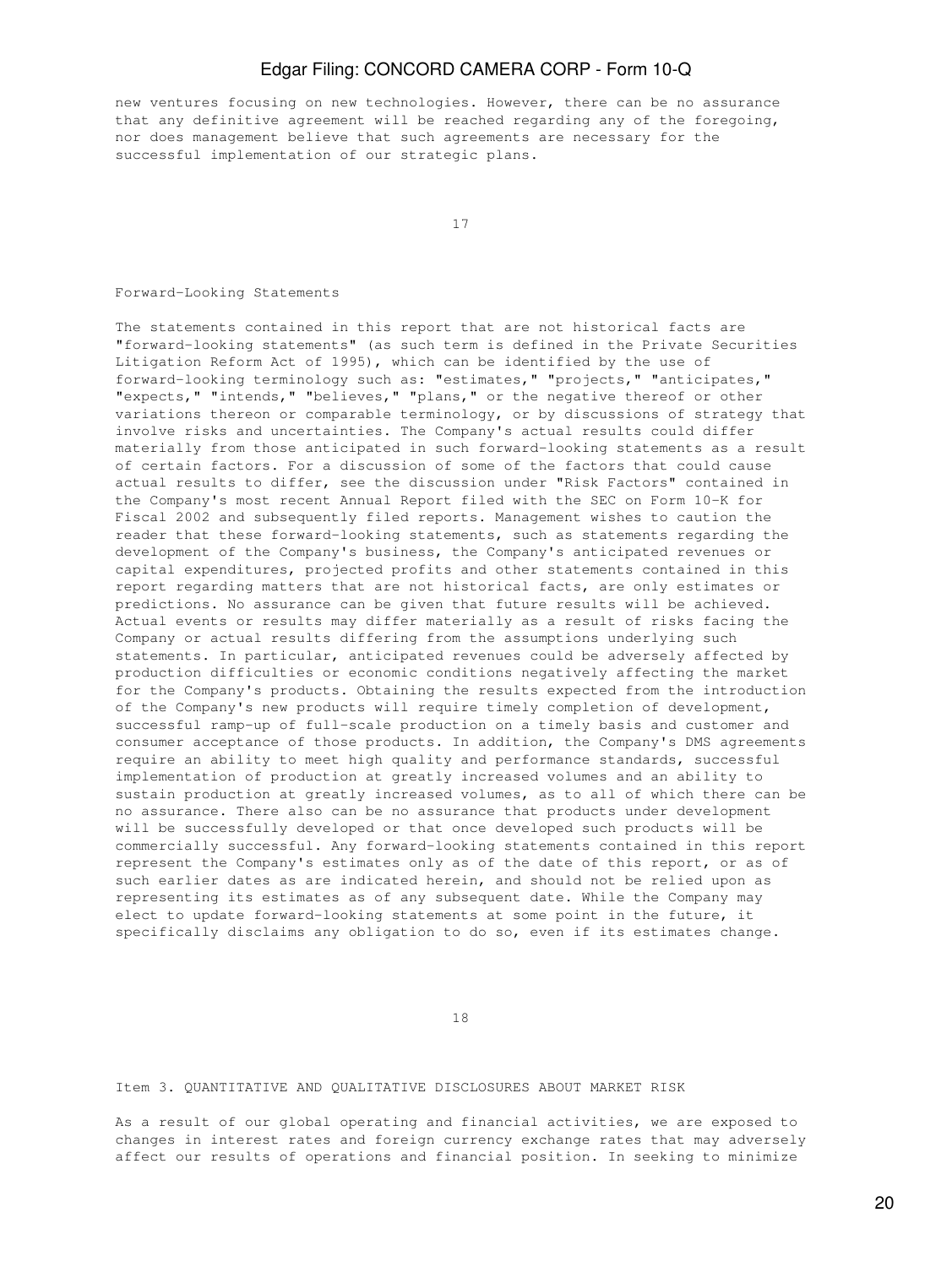the risks and/or costs associated with such activities, we manage exposures to changes in interest rates and foreign currency exchange rates through our regular operating and financing activities.

At December 28, 2002, our exposure to changes in interest rates was minimal, since we had no long-term or short-term debt outstanding. However, we do borrow from time to time under our credit facilities. These borrowings are of a short-term nature typically subject to variable interest rates based on a prime rate or LIBOR plus or minus a margin. Since we have no debt outstanding, we do not deem interest rate risk to be significant or material to our financial position or results of operations. We do not presently use derivative instruments to adjust our interest rate risk profile. We do not utilize financial instruments for trading or speculative purposes, nor do we utilize leveraged financial instruments.

Each of our foreign subsidiaries purchases the majority of their finished goods inventories in U.S. Dollars and certain of their sales are in foreign currency, thereby creating an exposure to fluctuations in foreign currency exchange rates. We purchase certain components, raw materials and services needed to manufacture our products in foreign currencies including Japanese Yen. The impact of foreign exchange transactions is reflected in our statements of operations. As of December 28, 2002, we were not engaged in any hedging activities and we had no forward exchange contracts outstanding. See Note 1 - Basis of Presentation, in the accompanying Notes to Condensed Consolidated Financial Statements.

### Item 4. CONTROLS AND PROCEDURES

Within the 90 days prior to the date of this report, the Company carried out an evaluation, under the supervision and with the participation of management, including the Company's Chief Executive Officer and Chief Financial Officer, of the effectiveness of the design and operation of our disclosure controls and procedures (as defined in Exchange Act Rules 13a-14(c) and 15d-14(c)). Based upon that evaluation, the Chief Executive Officer and Chief Financial Officer concluded that the Company's disclosure controls and procedures are effective in timely alerting them to material information relating to the Company required to be included in the Company's periodic Securities and Exchange Commission filings.

There were no significant changes to our internal controls or, to our knowledge, in other factors that could significantly affect these controls, since the date of their evaluation.

19

PART II. OTHER INFORMATION

Item 1. Legal Proceedings

See Note 7 - Litigation, in the accompanying Notes to Condensed Consolidated Financial Statements.

Item 6. Exhibits and Reports on Form 8-K

(a) Exhibits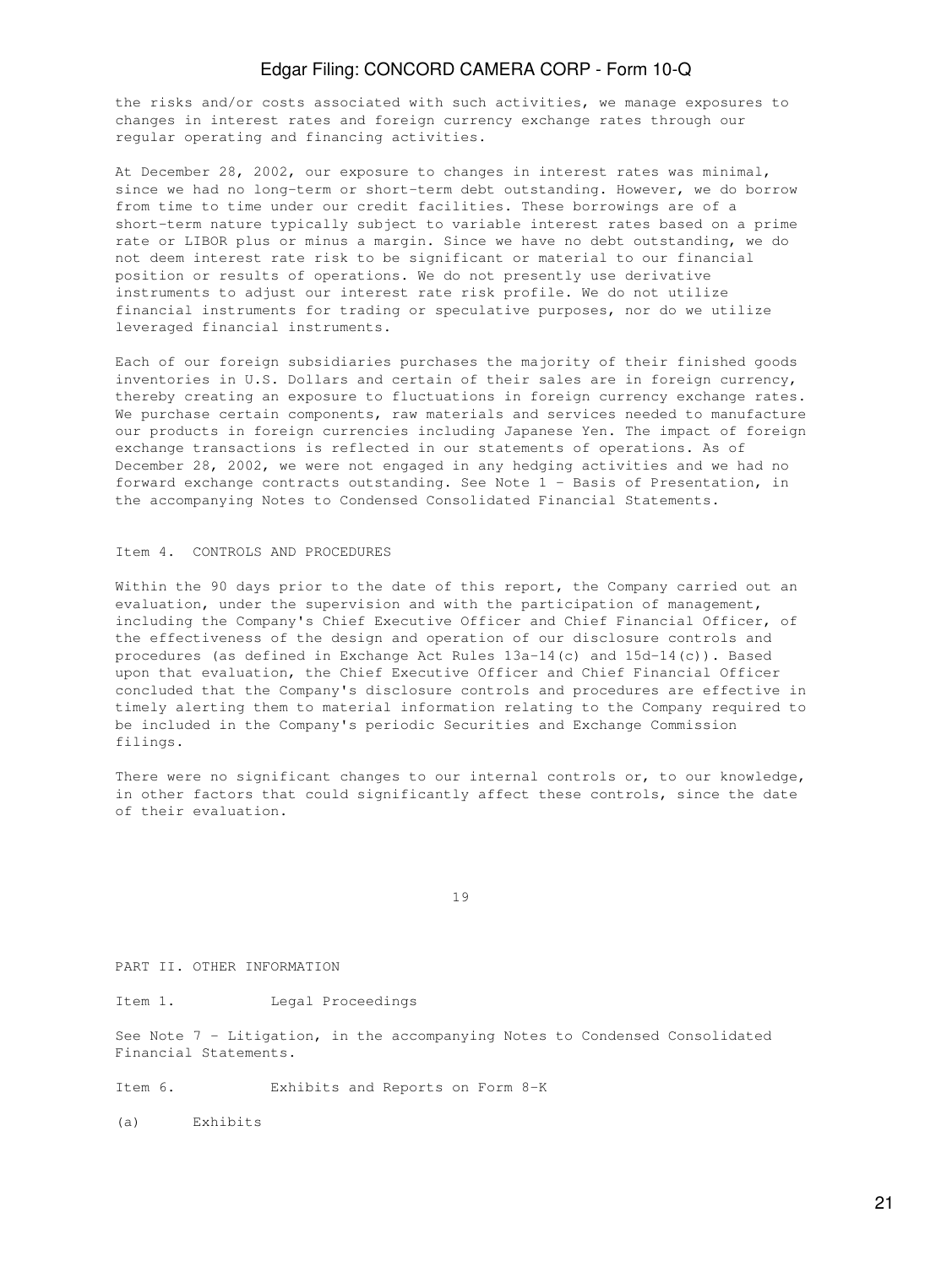| No.   | Description                                                                                                                                                          | Method of Filing                                                       |
|-------|----------------------------------------------------------------------------------------------------------------------------------------------------------------------|------------------------------------------------------------------------|
| $---$ | ___________                                                                                                                                                          | ________________                                                       |
| 3.1   | Certificate of Incorporation, as amended<br>through May 9, 2000                                                                                                      | Incorporated by refere<br>annual report on Form<br>ended July 1, 2000. |
| 3.2   | Restated By-Laws, as amended through December<br>4, 2002                                                                                                             | Filed herewith.                                                        |
| 10.1  | Amendment No. 5, dated as of December 2, 2002,<br>to Amended and Restated Employment Agreement<br>dated as of May 1, 1997, between Ira B.<br>Lampert and the Company | Filed herewith.                                                        |
| 10.2  | Terms of Employment between Keith L. Lampert<br>and the Company, effective as of November 11,<br>2002                                                                | Filed herewith.                                                        |
| 10.3  | Amendment, dated as of November 20, 2002, to<br>Terms of Employment dated as of January 1,<br>2000, between Brian F. King and the Company                            | Filed herewith.                                                        |
| 10.4  | Amendment, dated as of November 20, 2002, to<br>Terms of Employment dated as of January 1,<br>2000, between Urs W. Stampfli and the Company                          | Filed herewith.                                                        |
| 10.5  | Amended and Restated 1995 Annual Incentive<br>Compensation Plan, as amended through<br>September 4, 2002                                                             | Filed herewith.                                                        |
| 10.6  | Restated 2002 Long Term Cash Incentive Plan                                                                                                                          | Filed herewith.                                                        |
| 10.7  | Restated Flexible Perquisite Spending Account<br>Program for Key Executives                                                                                          | Filed herewith.                                                        |
| 10.8  | Tenancy Agreement, dated September 18, 2002,<br>between Southnice Investments Limited and<br>Concord Camera HK Limited                                               | Filed herewith.                                                        |

20

| 10.9 | Third Amendment, dated January 6, 2003, to<br>Lease dated as of August 12, 1998, between CRD<br>Presidential, LLC and the Company | Filed herewith. |
|------|-----------------------------------------------------------------------------------------------------------------------------------|-----------------|
| 99.1 | Certification of Chief Executive Officer<br>pursuant to Section 906 of the Sarbanes-Oxley<br>Act. of 2002                         | Filed herewith. |
| 99.2 | Certification of Chief Financial Officer<br>pursuant to Section 906 of the Sarbanes-Oxley<br>Act. of 2002                         | Filed herewith. |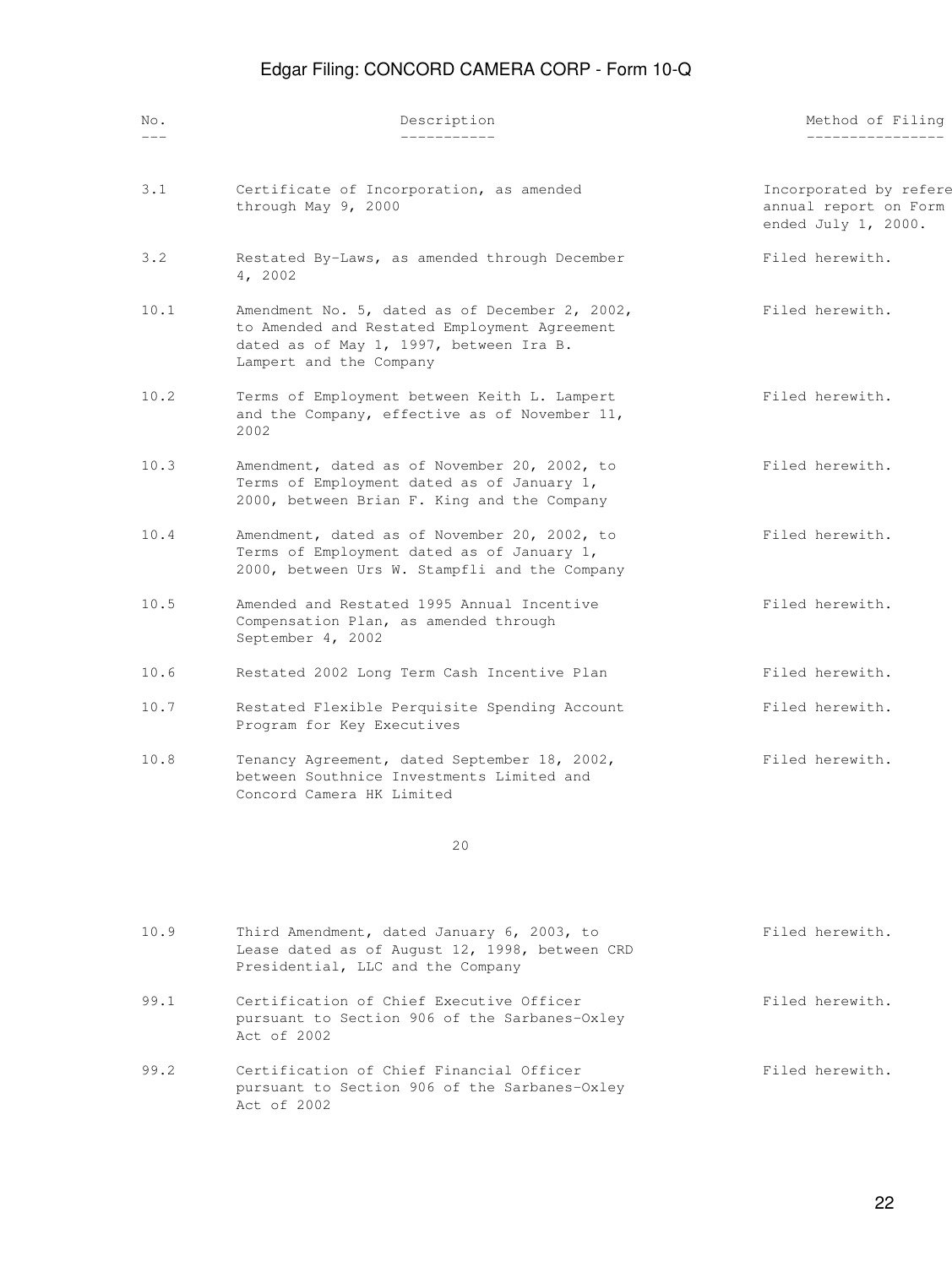(b) Reports on Form 8-K

The registrant did not file any reports on Form 8-K during the quarter ended December 28, 2002.

### S I G N A T U R E

Pursuant to the requirements of the Securities Exchange Act of 1934, the registrant has duly caused this report to be signed on its behalf by the undersigned thereunto duly authorized.

CONCORD CAMERA CORP.

(Registrant)

------------------------------------------------

By: /s/ Richard M. Finkbeiner

---------------------------------------------

 (Signature) Richard M.Finkbeiner Senior Vice President and Chief Financial Officer

 DULY AUTHORIZED AND PRINCIPAL FINANCIAL OFFICER DATE: February 6, 2003

21

### CERTIFICATION

I, Ira B. Lampert, certify that:

 1. I have reviewed this quarterly report on Form 10-Q of Concord Camera Corp. (the "registrant");

 2. Based on my knowledge, this quarterly report does not contain any untrue statement of a material fact or omit to state a material fact necessary to make the statements made, in light of the circumstances under which such statements were made, not misleading with respect to the period covered by this quarterly report;

 3. Based on my knowledge, the financial statements, and other financial information included in this quarterly report, fairly present in all material respects the financial condition, results of operations and cash flows of the registrant as of, and for, the periods presented in this quarterly report;

4. The registrant's other certifying officers and I are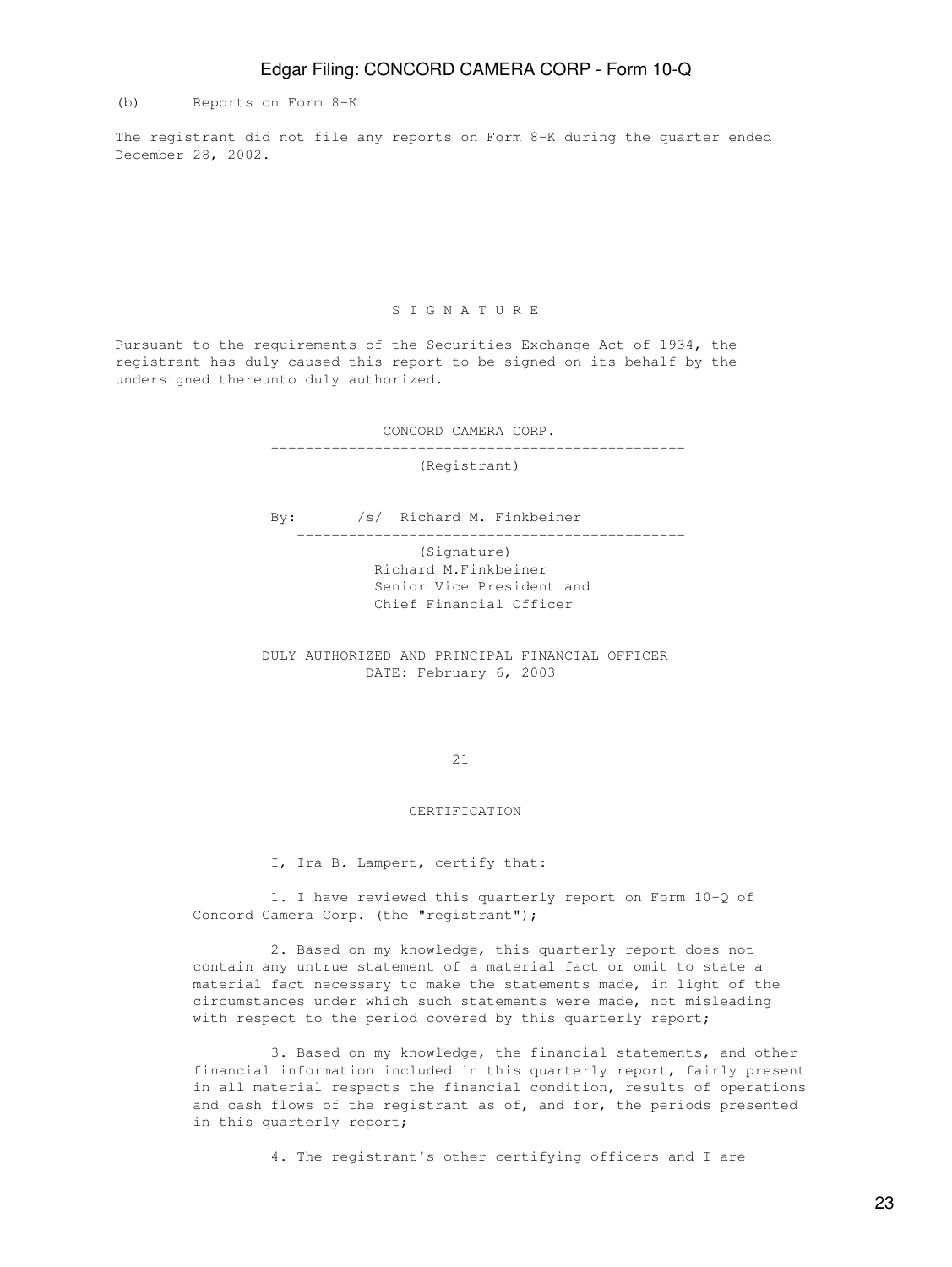responsible for establishing and maintaining disclosure controls and procedures (as defined in Exchange Act Rules 13a-14 and 15d-14) for the registrant and we have:

 a) designed such disclosure controls and procedures to ensure that material information relating to the registrant, including its consolidated subsidiaries, is made known to us by others within those entities, particularly during the period in which this quarterly report is being prepared;

 b) evaluated the effectiveness of the registrant's disclosure controls and procedures as of a date within 90 days prior to the filing date of this quarterly report (the "Evaluation Date"); and

 c) presented in this quarterly report our conclusions about the effectiveness of the disclosure controls and procedures based on our evaluation as of the Evaluation Date;

 5. The registrant's other certifying officers and I have disclosed, based on our most recent evaluation, to the registrant's auditors and the audit committee of registrant's board of directors (or persons performing the equivalent function):

 a) all significant deficiencies in the design or operation of internal controls which could adversely affect the registrant's ability to record, process, summarize and report financial data and have identified for the registrant's auditors any material weaknesses in internal controls; and

 b) any fraud, whether or not material, that involves management or other employees who have a significant role in the registrant's internal controls; and

 6. The registrant's other certifying officers and I have indicated in this quarterly report whether or not there were significant changes in internal controls or in other factors that could significantly affect internal controls subsequent to the date of our most recent evaluation, including any corrective actions with regard to significant deficiencies and material weaknesses.

Dated: February 6, 2003

|  |  | /s/ Ira B. Lampert |                                         |  |
|--|--|--------------------|-----------------------------------------|--|
|  |  |                    |                                         |  |
|  |  |                    | Ira B. Lampert, Chief Executive Officer |  |

<u>22</u>

### CERTIFICATION

I, Richard M. Finkbeiner, certify that:

 1. I have reviewed this quarterly report on Form 10-Q of Concord Camera Corp. (the "Company");

 2. Based on my knowledge, this quarterly report does not contain any untrue statement of a material fact or omit to state a material fact necessary to make the statements made, in light of the circumstances under which such statements were made, not misleading